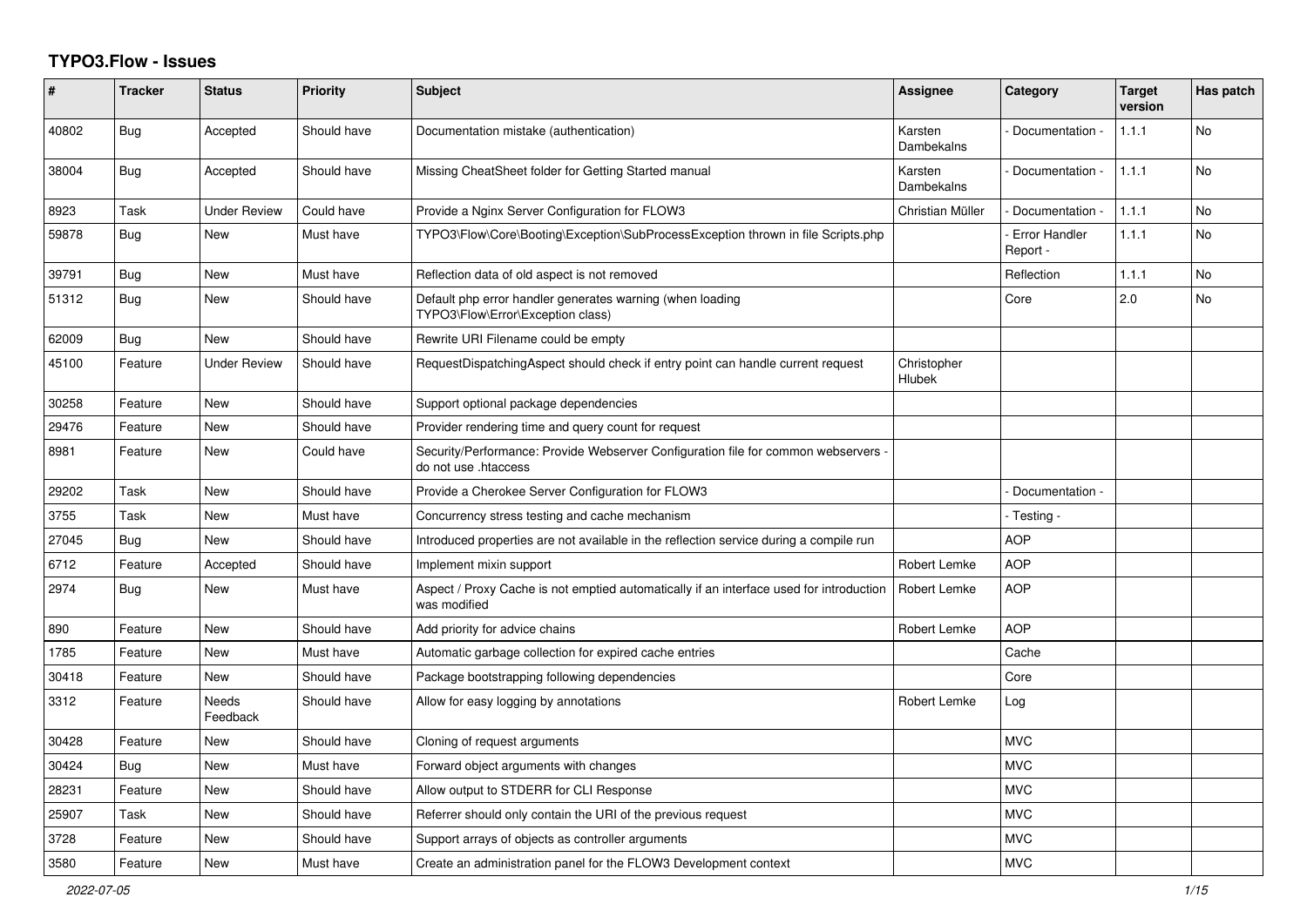| #     | <b>Tracker</b> | <b>Status</b>     | <b>Priority</b> | Subject                                                                                                                                                 | <b>Assignee</b>       | Category    | <b>Target</b><br>version | Has patch |
|-------|----------------|-------------------|-----------------|---------------------------------------------------------------------------------------------------------------------------------------------------------|-----------------------|-------------|--------------------------|-----------|
| 3306  | Feature        | Accepted          | Should have     | Flush routes cache automatically on class file modifications                                                                                            | Robert Lemke          | <b>MVC</b>  |                          |           |
| 3153  | Feature        | New               | Should have     | Support of action based filter rules defined by annotation.                                                                                             |                       | <b>MVC</b>  |                          |           |
| 25988 | Bug            | New               | Should have     | Useless proxies are built for some classes                                                                                                              |                       | Object      |                          |           |
| 3588  | Feature        | Accepted          | Should have     | Support value objects in the Object Factory                                                                                                             | Robert Lemke          | Object      |                          |           |
| 5774  | Feature        | New               | Should have     | Package Manager should clear all cache entries tagged with %PACKAGE%                                                                                    |                       | Package     |                          |           |
| 1856  | Feature        | New               | Should have     | The Package Manager checks dependencies between packages on each activation /<br>deactivation                                                           | Christopher<br>Hlubek | Package     |                          |           |
| 29425 | Bug            | New               | Should have     | Deletion of a blog post with resources fails with FK constraint error                                                                                   |                       | Persistence |                          |           |
| 9537  | Feature        | New               | Should have     | Query criterions should be able to compare whole objects                                                                                                |                       | Persistence |                          |           |
| 31002 | Bug            | New               | Should have     | Generated __sleep method handles static properties as members.                                                                                          |                       | Reflection  |                          |           |
| 26767 | Feature        | New               | Should have     | Reflection method to get a method return type and documentation                                                                                         |                       | Reflection  |                          |           |
| 10678 | Bug            | New               | Must have       | ReflectionService doesn't reflect methods of child classes correctly when they get<br>reflected before their parent class in the initialization process |                       | Reflection  |                          |           |
| 30425 | Bug            | New               | Should have     | New methods are not updated in Policies during Development                                                                                              |                       | Security    |                          |           |
| 29387 | Feature        | Needs<br>Feedback | Should have     | A token with wrong credentials should throw an exception                                                                                                | Andreas Förthner      | Security    |                          |           |
| 9968  | Feature        | New               | Should have     | Promote security publishing configuration automatically when persisting models                                                                          | Andreas Förthner      | Security    |                          |           |
| 8463  | Feature        | New               | Should have     | Check security policy for objects reconstituted in the session scope                                                                                    |                       | Security    |                          |           |
| 8462  | Feature        | New               | Should have     | Check subobjects in query rewriting                                                                                                                     |                       | Security    |                          |           |
| 6603  | Feature        | New               | Must have       | Provide a policy management API                                                                                                                         | Andreas Förthner      | Security    |                          |           |
| 6602  | Feature        | New               | Could have      | Implement after invocation handling                                                                                                                     | Andreas Förthner      | Security    |                          |           |
| 6601  | Task           | On Hold           | Could have      | Introduce a new roles definition syntax including runtime constraints                                                                                   | Andreas Förthner      | Security    |                          |           |
| 5442  | Feature        | New               | Should have     | Destroy session / logout user on deleting an account                                                                                                    | Andreas Förthner      | Security    |                          |           |
| 3621  | Feature        | New               | Should have     | Implement dynamic firewall filter registration                                                                                                          | Andreas Förthner      | Security    |                          |           |
| 3619  | Feature        | New               | Should have     | Implement System Policy Support/System Security                                                                                                         | Andreas Förthner      | Security    |                          |           |
| 29405 | Bug            | New               | Must have       | When storing a new entity inside the session, it will be fully serialized instead of just<br>the reference being stored                                 |                       | Session     |                          |           |
| 6178  | Feature        | <b>New</b>        | Should have     | Implement FileType and FileSize validators                                                                                                              |                       | Validation  |                          |           |
| 4146  | Feature        | Accepted          | Should have     | Support typed parameters for validation                                                                                                                 | Karsten<br>Dambekalns | Validation  |                          |           |
| 3587  | Feature        | New               | Could have      | Enforce validation rules for value objects already in constructor                                                                                       |                       | Validation  |                          |           |
| 65684 | <b>Bug</b>     | New               | Should have     | Could not acquire lock for ClassLoader cache creation                                                                                                   | Sebastian Heuer       |             |                          | No        |
| 64842 | Feature        | New               | Could have      | Validation of Property should also happen before Property Mapping.                                                                                      |                       |             |                          | No        |
| 59747 | Bug            | New               | Should have     | TYPO3\Flow\Error\Exception thrown in file ErrorHandler.php                                                                                              |                       |             |                          | No        |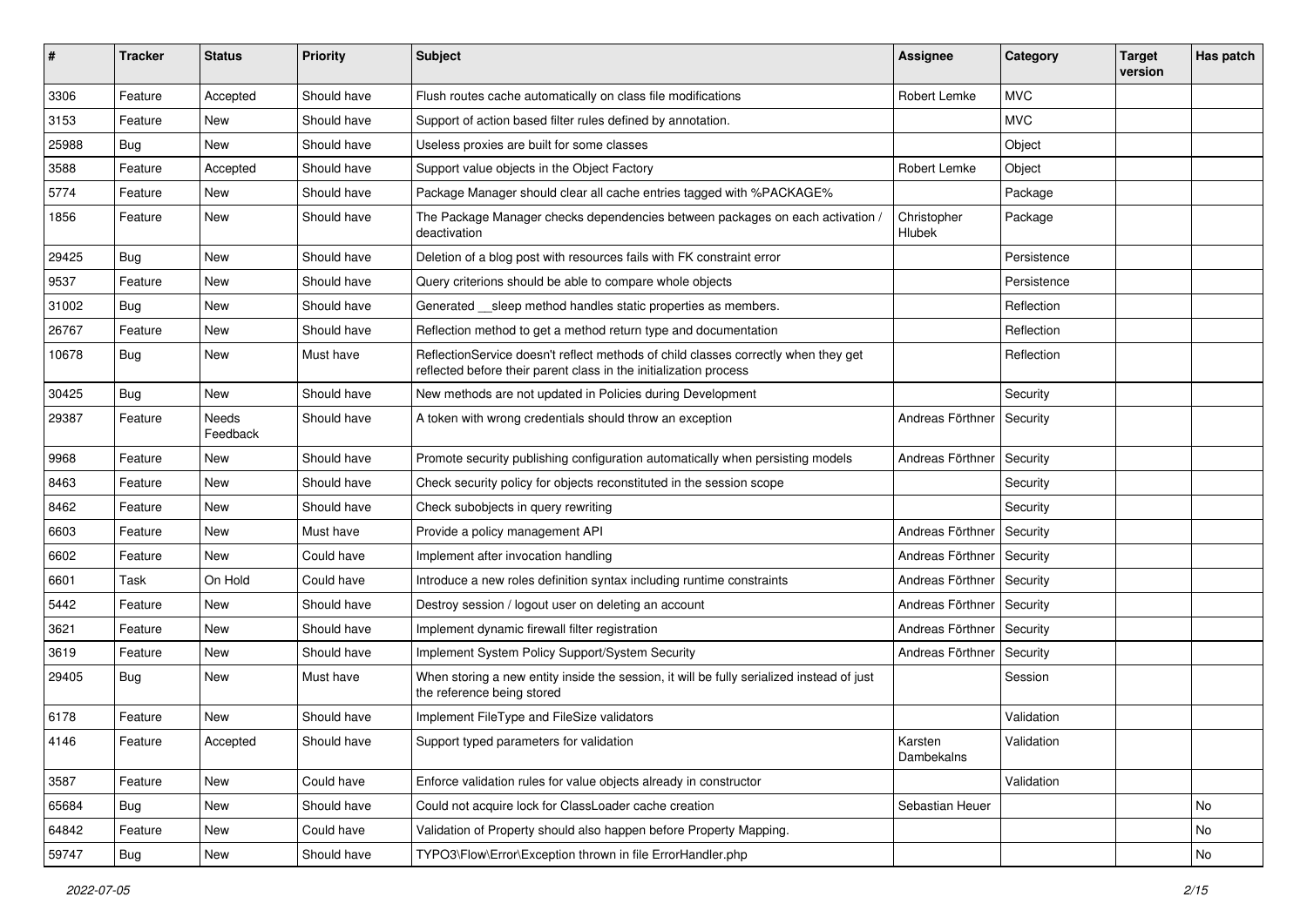| ∦     | <b>Tracker</b> | <b>Status</b>       | <b>Priority</b> | Subject                                                                                               | <b>Assignee</b>       | Category | <b>Target</b><br>version | Has patch |
|-------|----------------|---------------------|-----------------|-------------------------------------------------------------------------------------------------------|-----------------------|----------|--------------------------|-----------|
| 59357 | Bug            | New                 | Should have     | Using the PackageManager directly instead of the Interface results in unexpected<br>behavior          |                       |          |                          | No        |
| 59244 | Feature        | New                 | Should have     | Message or Container needs context                                                                    |                       |          |                          | <b>No</b> |
| 59084 | Bug            | <b>New</b>          | Should have     | if 403 Exception show reason                                                                          |                       |          |                          | No        |
| 58996 | <b>Bug</b>     | New                 | Should have     | ResourceManager adding to persistence                                                                 |                       |          |                          | No        |
| 58744 | Bug            | <b>New</b>          | Should have     | Can not split configuration in settings.yaml                                                          |                       |          |                          | <b>No</b> |
| 58408 | Task           | New                 | Should have     | Disable manualy persisting                                                                            |                       |          |                          | No        |
| 58193 | <b>Bug</b>     | <b>Under Review</b> | Should have     | Forward-port changelogs to master branch                                                              | Karsten<br>Dambekalns |          |                          | <b>No</b> |
| 57796 | <b>Bug</b>     | New                 | Should have     | XLIFF Fails if $id ==$ nodedata                                                                       |                       |          |                          | No        |
| 57763 | Feature        | New                 | Should have     | Allow controller / package / action as params in<br>\TYPO3\Fluid\ViewHelpers\Form\ButtonViewHelper    |                       |          |                          | No        |
| 56856 | <b>Bug</b>     | <b>Under Review</b> | Must have       | <b>Fix StandardView Template</b>                                                                      |                       |          |                          | No        |
| 56744 | Feature        | <b>New</b>          | Must have       | stay logged in                                                                                        |                       |          |                          | <b>No</b> |
| 56601 | <b>Bug</b>     | <b>Under Review</b> | Must have       | PersistenceManager wrong handling of ORM\ld                                                           |                       |          |                          | No        |
| 56556 | Feature        | New                 | Should have     | support hasProperty and isProperty                                                                    |                       |          |                          | No        |
| 56486 | Feature        | New                 | Should have     | Optimize the ObjectManager for performance                                                            |                       |          |                          | No        |
| 56036 | Feature        | New                 | Should have     | Optimize autoloading                                                                                  |                       |          |                          | No        |
| 55958 | Task           | New                 | Should have     | RFC: Use PHP 5.4 closure features for direct ObjectAccess                                             |                       |          |                          | No        |
| 55954 | Bug            | New                 | Should have     | Associations to ValueObjects should not be cascade all'd                                              |                       |          |                          | No        |
| 55870 | Feature        | New                 | Must have       | Enhance f:form.textfield or add a f:form.datefield VH with enhanced validation and<br>propertymapping | Christian Müller      |          |                          | <b>No</b> |
| 55831 | Feature        | New                 | Should have     | Different scenarios for session settings                                                              |                       |          |                          | No        |
| 55719 | Feature        | New                 | Could have      | Support additional Resource Folders                                                                   |                       |          |                          | No        |
| 55306 | <b>Bug</b>     | <b>Under Review</b> | Should have     | Filenames should not exceed 255 characters                                                            | Christian Müller      |          |                          | No        |
| 54549 | <b>Bug</b>     | New                 | Must have       | PackageManager::createPackage is incompatible to PackageManagerInterface                              |                       |          |                          | No        |
| 54451 | <b>Bug</b>     | New                 | Must have       | No functionality at Apache environments with suexec                                                   |                       |          |                          | <b>No</b> |
| 53189 | <b>Bug</b>     | New                 | Should have     | Blog tutorial no longer works                                                                         | <b>Philipp Maier</b>  |          |                          | No        |
| 52945 | <b>Bug</b>     | New                 | Should have     | Excluded classes should only be excluded from reflection but still autoloaded                         |                       |          |                          | No        |
| 52590 | Feature        | New                 | Should have     | Provide a way to get the Doctrine QueryBuilder                                                        |                       |          |                          | No        |
| 52430 | <b>Bug</b>     | New                 | Should have     | Cannot convert from UUID to auto-increment ID                                                         |                       |          |                          | No        |
| 51530 | Task           | New                 | Should have     | Improve speed of Files::readDirectoryRecursively using RecursiveDirectoryIterator?                    |                       |          |                          | No        |
| 51286 | Task           | New                 | Should have     | Custom error views should introduce a controller context somehow                                      |                       |          |                          | No        |
| 50869 | Bug            | New                 | Could have      | key() invoked on object                                                                               |                       |          |                          | No        |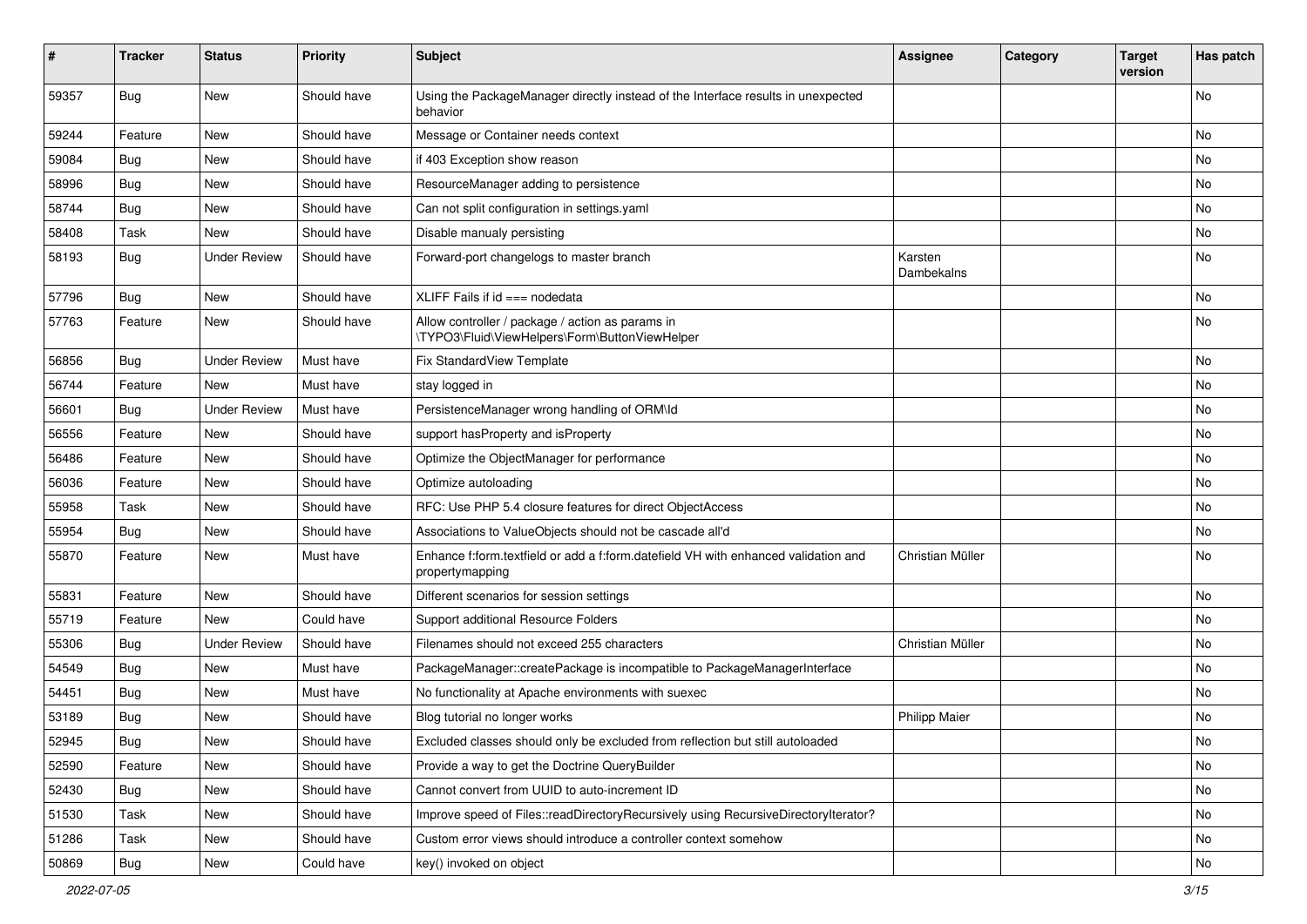| #     | <b>Tracker</b> | <b>Status</b>            | <b>Priority</b> | <b>Subject</b>                                                                 | <b>Assignee</b>        | Category | <b>Target</b><br>version | Has patch      |
|-------|----------------|--------------------------|-----------------|--------------------------------------------------------------------------------|------------------------|----------|--------------------------|----------------|
| 50342 | Bug            | <b>New</b>               | Could have      | PropertyMapper: Use of interface method before implementation check            |                        |          |                          | <b>No</b>      |
| 49423 | <b>Bug</b>     | <b>New</b>               | Must have       | Role name and packageKey are not accessible                                    |                        |          |                          | <b>No</b>      |
| 49372 | <b>Bug</b>     | <b>New</b>               | Should have     | ObjectConverter ignores implemented interface when mapping subtype             |                        |          |                          | <b>No</b>      |
| 49011 | Bug            | <b>Under Review</b>      | Should have     | Support executing TYPO3. Flow inside a PHAR                                    |                        |          |                          | No             |
| 48657 | Feature        | <b>Under Review</b>      | Should have     | support HTTP_RANGE                                                             |                        |          |                          | No             |
| 48430 | <b>Bug</b>     | <b>New</b>               | Should have     | Default validator-messages are not correctly formatted                         |                        |          |                          | No             |
| 48429 | <b>Bug</b>     | <b>New</b>               | Should have     | Remove- and update-actions on repository are not persisted                     |                        |          |                          | <b>No</b>      |
| 48296 | Task           | <b>Needs</b><br>Feedback | Should have     | Missing method in ExceptionHandlerInterface                                    |                        |          |                          | No             |
| 47236 | <b>Bug</b>     | Needs<br>Feedback        | Should have     | Error at offset 6279 of 6338                                                   |                        |          |                          | No             |
| 46910 | Feature        | <b>New</b>               | Should have     | Composer integration - PackageStates.php                                       |                        |          |                          | <b>No</b>      |
| 46689 | Bug            | <b>New</b>               | Must have       | The new ClassLoader swallows Fatal Errors                                      | Marc Neuhaus           |          |                          | No             |
| 46371 | Feature        | <b>New</b>               | Should have     | Support compilation of static information in proxy classes                     | Christopher<br>Hlubek  |          |                          | No             |
| 46073 | Bug            | <b>Under Review</b>      | Should have     | Scripts::executeCommand must be usable outsite of TYPO3.Flow                   |                        |          |                          | <b>No</b>      |
| 45851 | Feature        | Needs<br>Feedback        | Could have      | Allow referencing environment variables in Settings yaml                       | Adrian Föder           |          |                          | No             |
| 45669 | Bug            | <b>New</b>               | Should have     | PersistentObjectConverter does not convert ValueObjects by __identity          |                        |          |                          | N <sub>0</sub> |
| 45386 | <b>Bug</b>     | <b>New</b>               | Could have      | Package::buildArrayOfClassFiles tries to determine class names from file paths |                        |          |                          | <b>No</b>      |
| 45272 | Bug            | New                      | Should have     | Related Value Objects get deleted by default cascading                         |                        |          |                          | No             |
| 44123 | Feature        | <b>New</b>               | Should have     | Make the "Flow requires the PHP setting "date.timezone"" error more beautiful  |                        |          |                          | No             |
| 43947 | <b>Bug</b>     | <b>New</b>               | Should have     | Redirect to login after Session timeout                                        |                        |          |                          | No             |
| 43930 | Task           | <b>Needs</b><br>Feedback | Should have     | Remove canRender() completely?!                                                | Sebastian<br>Kurfuerst |          |                          | <b>No</b>      |
| 43841 | Feature        | <b>New</b>               | Should have     | Add package support to validation errors                                       |                        |          |                          | No             |
| 43621 | <b>Bug</b>     | <b>Under Review</b>      | Must have       | Composer installer overwrites Settings.yaml.example                            | Karsten<br>Dambekalns  |          |                          | No             |
| 43572 | Feature        | <b>New</b>               | Should have     | Uri should support manipulation of query arguments                             |                        |          |                          | <b>No</b>      |
| 43082 | Feature        | Needs<br>Feedback        | Should have     | Add CLI support for scaffolding models, views, controller                      |                        |          |                          | <b>No</b>      |
| 42550 | Task           | <b>Under Review</b>      | Should have     | Add top-level .htaccess to block everything but Web                            | Karsten<br>Dambekalns  |          |                          | No             |
| 41727 | Bug            | Accepted                 | Should have     | @Flow\Identity and @ORM\InheritanceType("JOINED") can't be used together       | Karsten<br>Dambekalns  |          |                          | No             |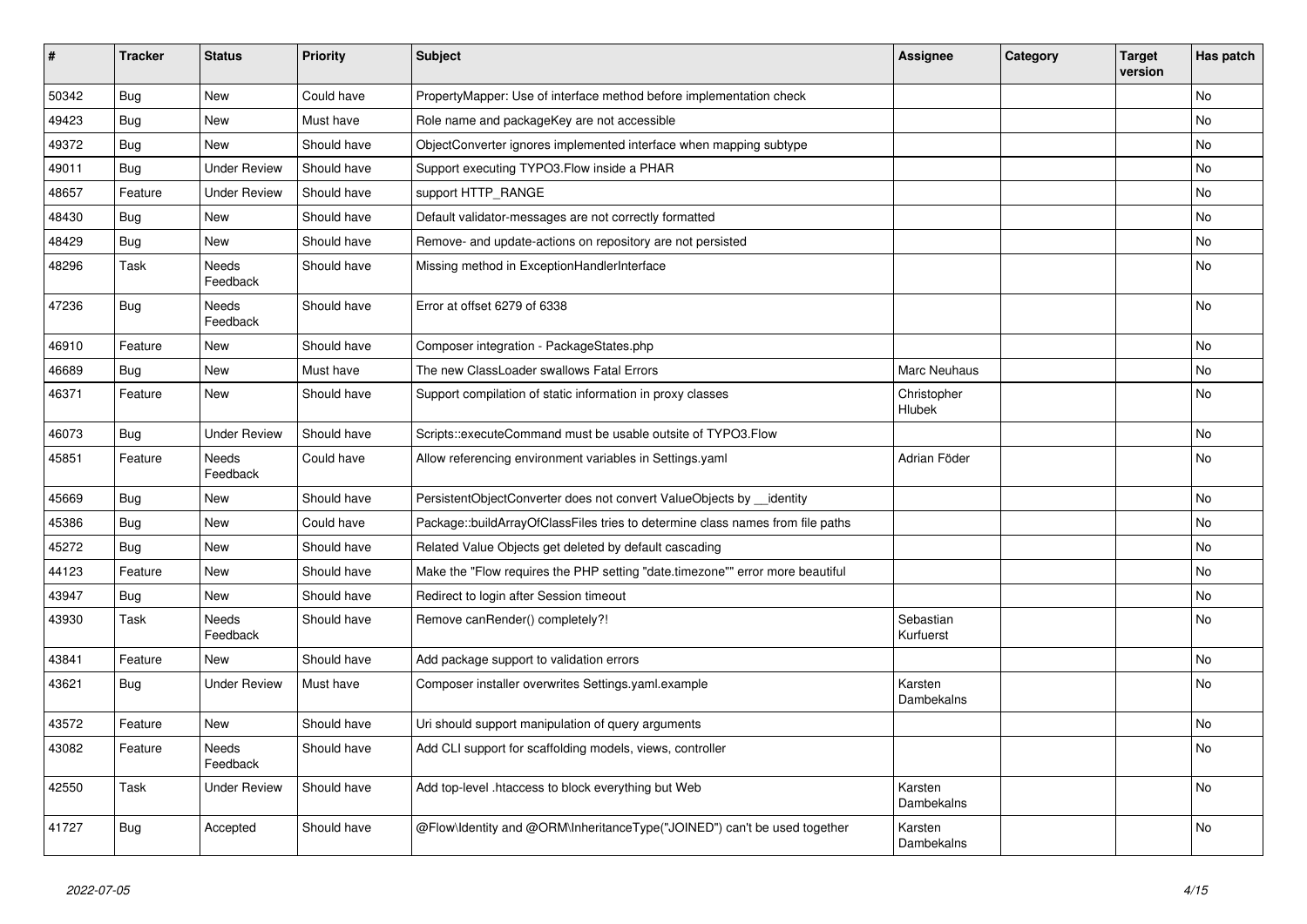| #     | <b>Tracker</b>   | <b>Status</b>            | <b>Priority</b> | <b>Subject</b>                                                                                       | <b>Assignee</b>       | Category | <b>Target</b><br>version | Has patch |
|-------|------------------|--------------------------|-----------------|------------------------------------------------------------------------------------------------------|-----------------------|----------|--------------------------|-----------|
| 41533 | <b>Bug</b>       | <b>Needs</b><br>Feedback | Should have     | Ignored object-validation in editAction when redirecting back from updateAction                      |                       |          |                          | <b>No</b> |
| 41148 | <b>Bug</b>       | New                      | Must have       | Converting of ValueObjects                                                                           |                       |          |                          | <b>No</b> |
| 40824 | Bug              | Needs<br>Feedback        | Should have     | Modified action controller methods not detected properly                                             | Andreas Förthner      |          |                          | No        |
| 38216 | <b>Bug</b>       | Needs<br>Feedback        | Should have     | Static method calls in reflected classes refer to _Original class                                    |                       |          |                          | No        |
| 36634 | <b>Bug</b>       | New                      | Should have     | Reconstituted entities do not have their properties set when initializeObject() is called            |                       |          |                          | No        |
| 36633 | Bug              | New                      | Should have     | Reconstituted entities should not have the FLOW3_Persistence_clone property set                      |                       |          |                          | No        |
| 36510 | Feature          | New                      | Should have     | <b>Firewall Redirect?</b>                                                                            |                       |          |                          | No        |
| 36509 | Feature          | New                      | Should have     | redirectToUri to an uri with acl forces a 403 because of missing csrf token.                         |                       |          |                          | <b>No</b> |
| 35970 | Task             | New                      | Should have     | Improve performance of Utility/Arrays::integerExplode by using array_map                             |                       |          |                          | No        |
| 35831 | <b>Bug</b>       | New                      | Must have       | Deleting or unpublishing of a resource deletes all published symlinks<br>(Web/_Resources/Persistent) |                       |          |                          | No        |
| 34404 | <b>Bug</b>       | New                      | Should have     | JsonView transformObject does not respect _descendAll configuration                                  |                       |          |                          | <b>No</b> |
| 33710 | Feature          | New                      | Should have     | Configuration based on Domain                                                                        |                       |          |                          | No        |
| 33293 | Bug              | New                      | Should have     | Injection to private variable results in injection of the the wrong class                            |                       |          |                          | No        |
| 33258 | Major<br>Feature | Accepted                 | Should have     | Implement support for Assetic                                                                        |                       |          |                          | No        |
| 32873 | <b>Bug</b>       | Accepted                 | Must have       | Value changes for logged in account are not persisted due to session serialization                   | Karsten<br>Dambekalns |          |                          | No        |
| 32294 | Feature          | <b>New</b>               | Should have     | Lazy initialization of loggers                                                                       |                       |          |                          | <b>No</b> |
| 31484 | Feature          | Needs<br>Feedback        | Could have      | possibility to modify inner workings of proxy class builder                                          |                       |          |                          | No        |
| 29258 | Feature          | Needs<br>Feedback        | Should have     | Provide a way to override classes by environment                                                     |                       |          |                          | No        |
| 28074 | Feature          | Needs<br>Feedback        | Should have     | Provide a shell script that installs Phoenix or FLOW3 from git                                       | Markus Bucher         |          |                          | No        |
| 27379 | Bug              | Needs<br>Feedback        | Must have       | add check to clear the database at tearDown in testing                                               |                       |          |                          | <b>No</b> |
| 27322 | Feature          | On Hold                  | Should have     | Add support for Appserver-in-PHP, which could result in much faster executions.                      | Christopher<br>Hlubek |          |                          | No        |
| 26986 | Feature          | Accepted                 | Should have     | Debug toolbar                                                                                        | Christian Müller      |          |                          | No        |
| 11039 | Bug              | Needs<br>Feedback        | Must have       | Static object container injects properties to result of factory object                               |                       |          |                          | No        |
| 3585  | Major<br>Feature | New                      | Should have     | Implement support for value objects                                                                  |                       |          |                          | No        |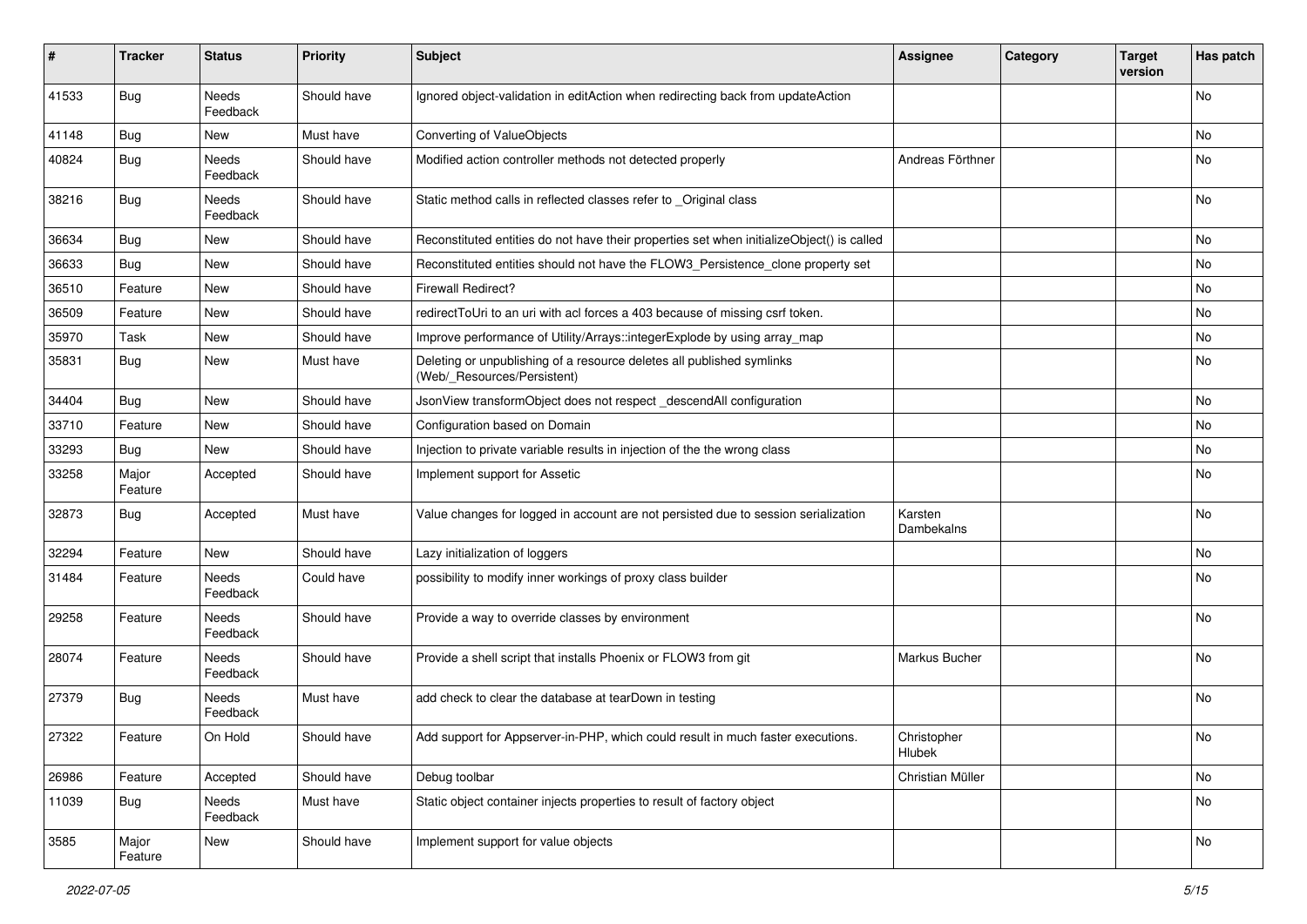| #     | <b>Tracker</b> | <b>Status</b> | <b>Priority</b> | <b>Subject</b>                                                                                                                         | <b>Assignee</b>       | Category                         | <b>Target</b><br>version | Has patch |
|-------|----------------|---------------|-----------------|----------------------------------------------------------------------------------------------------------------------------------------|-----------------------|----------------------------------|--------------------------|-----------|
| 58975 | Bug            | New           | Must have       | Fix command for Linux in Qucikstart documentation                                                                                      |                       | Documentation -                  |                          | No        |
| 57972 | <b>Bug</b>     | New           | Should have     | Missing @ManyToOne in example for resource                                                                                             |                       | Documentation -                  |                          | No        |
| 46120 | <b>Bug</b>     | New           | Must have       | Important step missing in the installation chapter                                                                                     |                       | Documentation -                  |                          | No        |
| 45623 | Bug            | New           | Should have     | SQL error when calling TYPO3.Blog Setup controller                                                                                     |                       | Documentation -                  |                          | No        |
| 45249 | <b>Bug</b>     | New           | Must have       | Update composer project-create command listing                                                                                         |                       | Documentation -                  |                          | No        |
| 44542 | Task           | New           | Should have     | Mention the risk of requestPatterns regarding foreign package's SecurityContext<br>usage                                               | Adrian Föder          | Documentation -                  |                          | No        |
| 39414 | Bug            | New           | Should have     | <b>Security Documentation</b>                                                                                                          |                       | Documentation -                  |                          | No        |
| 38038 | Task           | Accepted      | Should have     | Proofread FLOW3 manual                                                                                                                 | Ryan J. Peterson      | Documentation -                  |                          | No        |
| 31339 | Task           | On Hold       | Could have      | Search                                                                                                                                 |                       | Documentation -                  |                          | No        |
| 27561 | Task           | Accepted      | Could have      | Complete documentation                                                                                                                 |                       | Documentation -                  |                          | No        |
| 59140 | <b>Bug</b>     | New           | -- undefined -- | TYPO3\Flow\Error\Exception thrown in file ErrorHandler.php                                                                             |                       | <b>Error Handler</b><br>Report - |                          | No        |
| 59049 | <b>Bug</b>     | New           | Should have     | TYPO3\Flow\Error\Exception thrown in file ErrorHandler.php                                                                             |                       | <b>Error Handler</b><br>Report - |                          | No        |
| 54381 | Bug            | New           | -- undefined -- | TYPO3\Flow\Core\Booting\Exception\SubProcessException thrown in file Scripts.php                                                       |                       | <b>Error Handler</b><br>Report - |                          | No        |
| 53851 | Bug            | New           | -- undefined -- | TYPO3\Flow\Core\Booting\Exception\SubProcessException thrown in file Scripts.php                                                       |                       | - Error Handler<br>Report -      |                          | No        |
| 52005 | <b>Bug</b>     | <b>New</b>    | Could have      | TYPO3\Flow\Error\Exception thrown in file ErrorHandler.php                                                                             |                       | <b>Error Handler</b><br>Report - |                          | No        |
| 51704 | Bug            | New           | -- undefined -- | TYPO3\Flow\Error\Exception thrown in file ErrorHandler.php                                                                             |                       | - Error Handler<br>Report -      |                          | No        |
| 49801 | <b>Bug</b>     | New           | -- undefined -- | TYPO3\Flow\Security\Exception\AccessDeniedException thrown in file<br>TYPO3_Flow_Security_Authorization_AccessDecisionVoterManager.php |                       | <b>Error Handler</b><br>Report - |                          | No        |
| 48873 | <b>Bug</b>     | <b>New</b>    | Should have     | Error when calling resourceManager->deleteResource on unpublished Resource                                                             |                       | - Error Handler<br>Report -      |                          | <b>No</b> |
| 39609 | Feature        | Accepted      | Should have     | <b>Migration Version</b>                                                                                                               | Karsten<br>Dambekalns | Migrations -                     |                          | No        |
| 37831 | Task           | New           | Could have      | Evaluate using PHP 5.4's internal web server for Functional Testing                                                                    |                       | - Testing -                      |                          | No        |
| 37473 | Bug            | New           | Must have       | Subsequent Exceptions related to Doctrine Entity Manager makes it snap shut                                                            |                       | - Testing -                      |                          | No        |
| 51489 | Bug            | New           | -- undefined -- | Doctrine\Common\Annotations\AnnotationException thrown in file<br>AnnotationException.php                                              |                       | Annotations                      |                          | No        |
| 55957 | Task           | New           | Should have     | RFC: Optimize AOP proxies                                                                                                              |                       | <b>AOP</b>                       |                          | No        |
| 47404 | Feature        | New           | Could have      | Add getters and setters methods for introduced properties                                                                              |                       | <b>AOP</b>                       |                          | No        |
| 37571 | <b>Bug</b>     | New           | Must have       | Inherited proxies fail when implementing __clone                                                                                       |                       | <b>AOP</b>                       |                          | No        |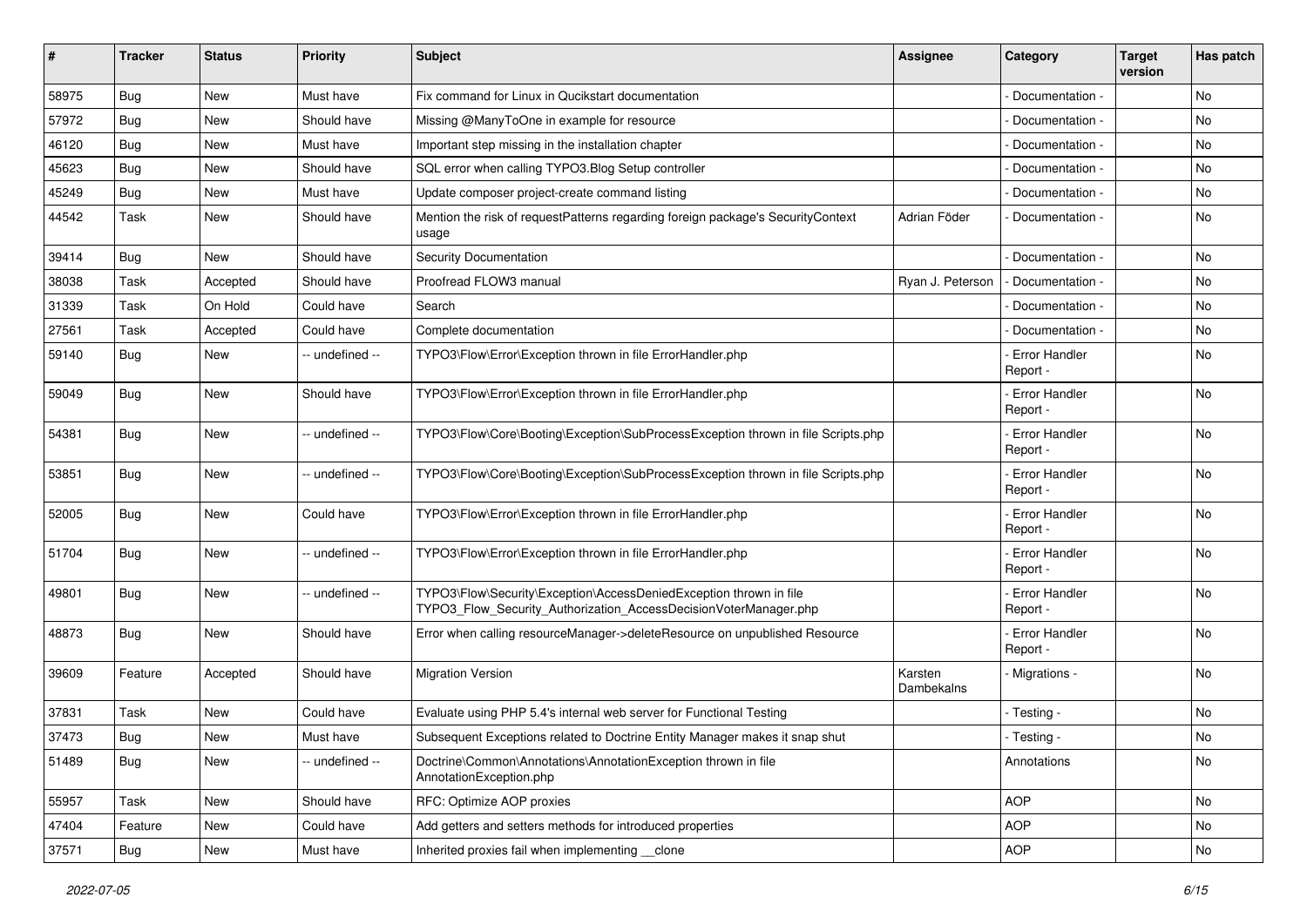| ∦     | <b>Tracker</b> | <b>Status</b>            | <b>Priority</b> | <b>Subject</b>                                                                                               | <b>Assignee</b>       | Category      | <b>Target</b><br>version | Has patch |
|-------|----------------|--------------------------|-----------------|--------------------------------------------------------------------------------------------------------------|-----------------------|---------------|--------------------------|-----------|
| 54446 | Bug            | New                      | Should have     | Cache filebackend 'include_once'                                                                             |                       | Cache         |                          | <b>No</b> |
| 46823 | Task           | Accepted                 | Should have     | Detect APC and APCu correctly                                                                                |                       | Cache         |                          | No        |
| 46816 | Feature        | New                      | Should have     | Add xcache cache backend                                                                                     |                       | Cache         |                          | No        |
| 46318 | Feature        | <b>New</b>               | Should have     | [caching framework] Extend cache interface to handle multiple entries                                        |                       | Cache         |                          | No        |
| 46216 | Feature        | New                      | Should have     | Add wincache cache backend                                                                                   |                       | Cache         |                          | No        |
| 40410 | Bug            | <b>Needs</b><br>Feedback | Should have     | Exception when using Apc, Memcached of Redis cache backend for reflection status<br>and object configuration | Karsten<br>Dambekalns | Cache         |                          | No        |
| 39699 | Bug            | Accepted                 | Should have     | SQL DDL for TYPO3\FLOW3\Cache\Backend\PdoBackend                                                             | Karsten<br>Dambekalns | Cache         |                          | <b>No</b> |
| 55199 | Feature        | <b>New</b>               | Should have     | Avoid Buffering of Shell output                                                                              |                       | Cli           |                          | <b>No</b> |
| 37885 | Feature        | New                      | Could have      | Add CLI to show the object-configuration for a FLOW3 object-name                                             | <b>Martin Ficzel</b>  | Cli           |                          | No        |
| 35709 | Task           | <b>New</b>               | Should have     | Implement global Command aliases                                                                             |                       | Cli           |                          | No        |
| 50382 | Task           | New                      | Should have     | Impossible to use arguments in CLI that are added by overriding<br>initializeCommandMethodArguments()        |                       | Command       |                          | No        |
| 33465 | Bug            | New                      | Should have     | Some vital commands to recover the system fail when recovery is needed                                       |                       | Command       |                          | No        |
| 33069 | Task           | <b>New</b>               | Should have     | Make command output sparse, implement generic verbose switch                                                 |                       | Command       |                          | No        |
| 60095 | Feature        | <b>Under Review</b>      | Should have     | LockManager's LockHoldingStackPage should be configurable                                                    |                       | Configuration |                          | No        |
| 48596 | <b>Bug</b>     | <b>Under Review</b>      | Should have     | Ignored Tags configuration should be easier to configure from packages                                       | Alexander Berl        | Configuration |                          | <b>No</b> |
| 37373 | Feature        | <b>Under Review</b>      | Should have     | Make annotation overrides / "injection" via Objects.yaml possible                                            | Marc Neuhaus          | Configuration |                          | No        |
| 8464  | Feature        | <b>New</b>               | Should have     | Write settings using the ConfigurationManager                                                                |                       | Configuration |                          | No        |
| 58622 | Feature        | New                      | Must have       | Clearer Exception: Array to string conversion                                                                |                       | Core          |                          | No        |
| 56544 | Bug            | <b>New</b>               | Must have       | FLOW Exception on tar package inclusion via composer                                                         |                       | Core          |                          | <b>No</b> |
| 52909 | <b>Bug</b>     | New                      | Should have     | Class Loader fallback to non-proxy hides fatal errors                                                        |                       | Core          |                          | No        |
| 51120 | <b>Bug</b>     | New                      | Must have       | \TYPO3\Flow\Core\Booting::buildSubprocessCommand - wrong command if passed<br>more than one parameters       |                       | Core          |                          | No        |
| 50080 | Bug            | Needs<br>Feedback        | Should have     | Broken concept for CLI/Web separation                                                                        | Karsten<br>Dambekalns | Core          |                          | <b>No</b> |
| 42520 | Bug            | <b>New</b>               | Must have       | Cache must be flushed globally for package state changes                                                     |                       | Core          |                          | No        |
| 39088 | Feature        | New                      | Should have     | Add a sgnalslot before compilation                                                                           |                       | Core          |                          | No        |
| 38222 | Feature        | New                      | Could have      | Step execution signals with concrete name                                                                    |                       | Core          |                          | No        |
| 33049 | Feature        | New                      | Could have      | Allow configuration of context without environment variable (needed for IIS)                                 |                       | Core          |                          | No        |
| 32574 | <b>Bug</b>     | Accepted                 | Should have     | FLOW3 enters fork bombs when using cgi-fcgi vs cli                                                           | Karsten<br>Dambekalns | Core          |                          | No        |
| 35868 | <b>Bug</b>     | On Hold                  | Must have       | Unstable condition in Utility\Environment                                                                    | Karsten<br>Dambekalns | Environment   |                          | No        |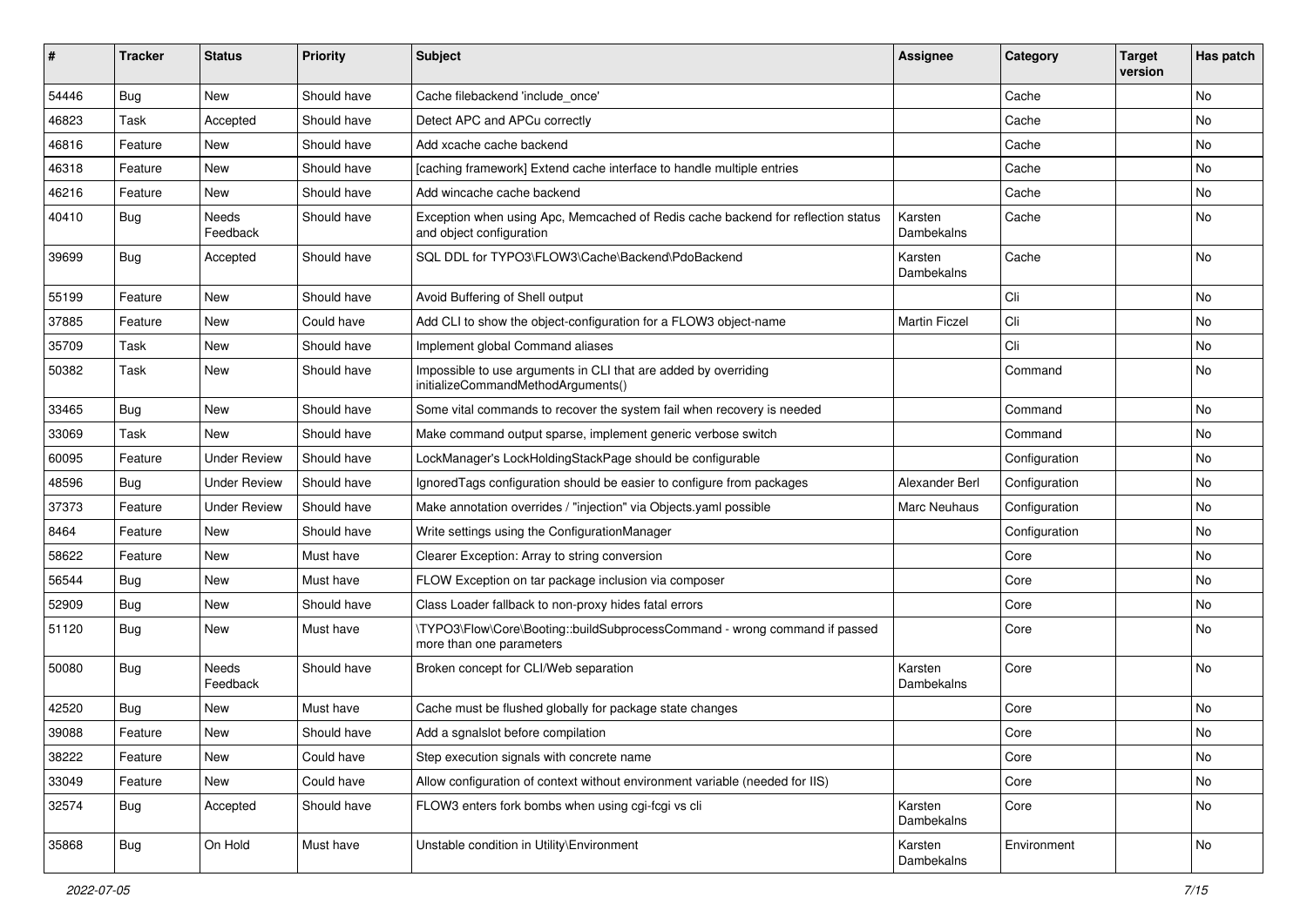| #     | <b>Tracker</b>   | <b>Status</b>            | <b>Priority</b> | <b>Subject</b>                                                                                                       | <b>Assignee</b>       | Category    | <b>Target</b><br>version | Has patch |
|-------|------------------|--------------------------|-----------------|----------------------------------------------------------------------------------------------------------------------|-----------------------|-------------|--------------------------|-----------|
| 36955 | Feature          | New                      | Should have     | Add type filter to var_dump()                                                                                        |                       | Error       |                          | No        |
| 58184 | Major<br>Feature | New                      | Should have     | HTTP request argument building for different use cases                                                               |                       | <b>Http</b> |                          | No        |
| 56916 | Feature          | <b>New</b>               | Should have     | Support PATCH request method as of RFC5789                                                                           |                       | Http        |                          | <b>No</b> |
| 51763 | Bug              | New                      | Should have     | HttpRequest always returns content of the current request                                                            |                       | Http        |                          | No        |
| 47339 | Feature          | <b>Needs</b><br>Feedback | Could have      | Allow RequestHandlers to get the current Request injected                                                            | Alexander Berl        | Http        |                          | No        |
| 47073 | Bug              | New                      | Must have       | Cookie causes Error after Update                                                                                     |                       | Http        |                          | No        |
| 44712 | Task             | Accepted                 | Should have     | Decouple Argument-Building in the HTTP-Request-Constructor                                                           |                       | Http        |                          | No        |
| 37212 | Feature          | Accepted                 | Must have       | Edge Side Includes (ESI)                                                                                             | Robert Lemke          | Http        |                          | No        |
| 49806 | Task             | Accepted                 | Should have     | Date formatting should care about the time zone                                                                      | Adrian Föder          | 118n        |                          | No        |
| 46066 | Bug              | New                      | Should have     | Currency formatter uses wrong format for ISO 4217 currency codes                                                     |                       | 118n        |                          | No        |
| 36840 | Task             | Accepted                 | Should have     | Improve exception for wrong locales                                                                                  | Karsten<br>Dambekalns | 118n        |                          | No        |
| 35388 | Feature          | New                      | Could have      | Use the current package as default for translations within controllers                                               |                       | 118n        |                          | No        |
| 35030 | Feature          | <b>Under Review</b>      | Should have     | Dynamic locale detection                                                                                             | Karsten<br>Dambekalns | 118n        |                          | No        |
| 33024 | Bug              | Accepted                 | Must have       | Exception when validating a float in a Model with the Number validator                                               | Karsten<br>Dambekalns | 118n        |                          | No        |
| 33018 | Feature          | New                      | Should have     | Translator should support override of labels from other packages                                                     |                       | 118n        |                          | No        |
| 32607 | Feature          | Needs<br>Feedback        | Should have     | Export localized strings for JS consumption                                                                          | Karsten<br>Dambekalns | 118n        |                          | No        |
| 26943 | Feature          | Needs<br>Feedback        | Should have     | Add i18n support to domain models                                                                                    | Karsten<br>Dambekalns | 118n        |                          | No        |
| 9313  | Feature          | New                      | Should have     | Support for currencies                                                                                               |                       | 118n        |                          | No        |
| 54744 | <b>Bug</b>       | New                      | Should have     | System.log contains many NOTICE Flow The argument "workspace" declared in<br>pointcut does not exist in method TYPO3 |                       | Log         |                          | No        |
| 49039 | Feature          | New                      | Could have      | RFC: Use PSR-3 logger interface in Flow                                                                              |                       | Log         |                          | No        |
| 46050 | Feature          | New                      | Could have      | To decouple log file writing at Logger->logException                                                                 |                       | Log         |                          | No        |
| 9861  | Feature          | Needs<br>Feedback        | Should have     | Leave logging up and running as long as possible                                                                     |                       | Log         |                          | No        |
| 48862 | Feature          | New                      | Should have     | Possibility to exclude package from file monitoring                                                                  |                       | Monitor     |                          | No        |
| 54037 | Feature          | <b>Under Review</b>      | Should have     | JsonView accepts encoding options                                                                                    |                       | <b>MVC</b>  |                          | No        |
| 51459 | Feature          | New                      | Should have     | Allow catching of particular exceptions on property mapping                                                          |                       | <b>MVC</b>  |                          | No        |
| 48532 | Bug              | <b>Under Review</b>      | Should have     | JsonView Configuration behaves differently for arrays and objects                                                    | Alexander Berl        | <b>MVC</b>  |                          | No        |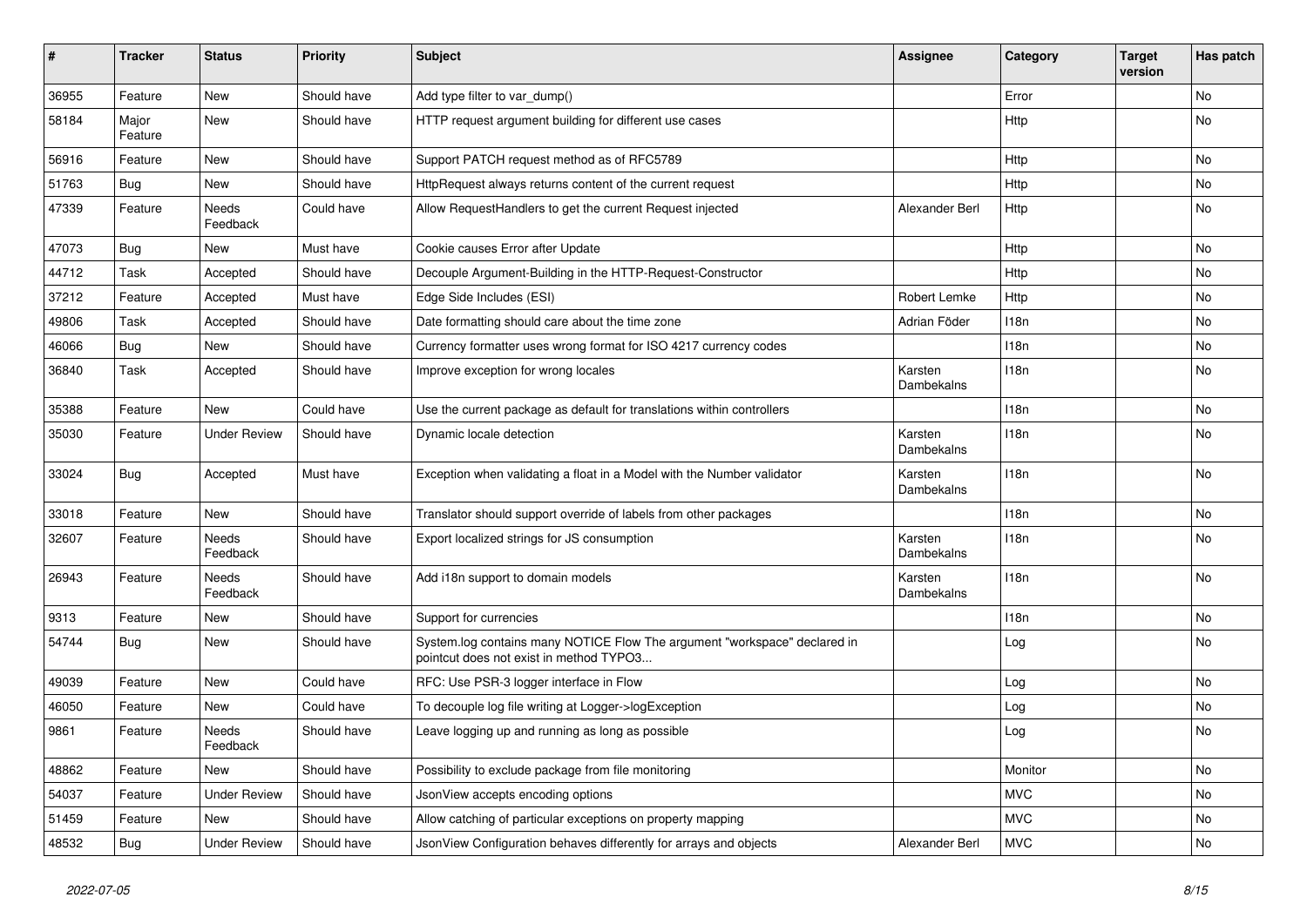| ∦     | <b>Tracker</b> | <b>Status</b>       | <b>Priority</b> | <b>Subject</b>                                                                                              | <b>Assignee</b>             | Category      | <b>Target</b><br>version | Has patch |
|-------|----------------|---------------------|-----------------|-------------------------------------------------------------------------------------------------------------|-----------------------------|---------------|--------------------------|-----------|
| 39674 | Bug            | New                 | Should have     | \TYPO3\FLOW3\var dump behaves weird in controller actions doing return                                      |                             | <b>MVC</b>    |                          | <b>No</b> |
| 34674 | Feature        | Accepted            | Should have     | NotFoundView is not injected in ActionController                                                            | Robert Lemke                | <b>MVC</b>    |                          | No        |
| 30890 | Feature        | Accepted            | Should have     | Developer Toolbar                                                                                           | Christian Müller            | <b>MVC</b>    |                          | No        |
| 30423 | Feature        | <b>New</b>          | Should have     | Rendering template of other action without forward                                                          |                             | <b>MVC</b>    |                          | No        |
| 26745 | Feature        | New                 | Should have     | MVC should know about entities lying in the session                                                         |                             | <b>MVC</b>    |                          | No        |
| 3305  | Feature        | Accepted            | Must have       | Unmodified objects retrieved from a repository should not be validated in the<br>controller                 | Robert Lemke                | <b>MVC</b>    |                          | <b>No</b> |
| 2817  | Feature        | Needs<br>Feedback   | Should have     | Provide safeguard for preventing multiple submits of a form                                                 |                             | <b>MVC</b>    |                          | <b>No</b> |
| 58773 | Bug            | Accepted            | Should have     | Improve NoMatchingRouteException                                                                            | Bastian<br>Waidelich        | MVC - Routing |                          | <b>No</b> |
| 58494 | Bug            | Needs<br>Feedback   | Must have       | Inifinite redirects if index.php presents in URI                                                            | <b>Bastian</b><br>Waidelich | MVC - Routing |                          | No        |
| 53350 | <b>Bug</b>     | Accepted            | Should have     | Trying to create a Link in an Template in CLI Context should provide a helpful<br>exception                 | Bastian<br>Waidelich        | MVC - Routing |                          | No        |
| 50395 | Bug            | Accepted            | Should have     | Route cache caches routes for non dispatchable requests                                                     | Bastian<br>Waidelich        | MVC - Routing |                          | No        |
| 45917 | Bug            | New                 | Should have     | RoutePartHandler transliteration must be improved                                                           |                             | MVC - Routing |                          | No        |
| 45405 | <b>Bug</b>     | Accepted            | Should have     | Uncaught Exception in DynamicRoutePart                                                                      | Bastian<br>Waidelich        | MVC - Routing |                          | <b>No</b> |
| 44891 | Feature        | <b>New</b>          | Should have     | Routes should be able to enforce http/https protocol                                                        |                             | MVC - Routing |                          | No        |
| 37405 | Feature        | <b>Under Review</b> | Should have     | When changing a property wich is used in routing the Link-VH should direkt to the<br>new properties value   |                             | MVC - Routing |                          | No        |
| 29972 | Feature        | <b>Under Review</b> | Should have     | <b>Configurable Redirects</b>                                                                               | <b>Tim Kandel</b>           | MVC - Routing |                          | <b>No</b> |
| 53224 | Bug            | New                 | Should have     | Constructor in subclass breaks call chain leading to missing identifier / uuid                              |                             | Object        |                          | No        |
| 46974 | <b>Bug</b>     | Accepted            | Should have     | Original and Proxy class in one file makes it difficult to reach 100% code coverage for<br>functional tests | Christian Müller            | Object        |                          | No        |
| 40283 | Bug            | <b>New</b>          | Should have     | New constructor in grandparent class not called                                                             |                             | Object        |                          | <b>No</b> |
| 35783 | Feature        | New                 | Should have     | Lifecycle method after property mapping                                                                     |                             | Object        |                          | No        |
| 35083 | <b>Bug</b>     | New                 | Should have     | involving SecurityContext in Widget's __wakeup situation leads to an exception                              |                             | Object        |                          | No        |
| 31262 | Feature        | New                 | Should have     | Named arguments in Objects.yaml for constructor arguments                                                   |                             | Object        |                          | No        |
| 31261 | Feature        | New                 | Should have     | Virtual objects - generate proxy classes for interfaces                                                     |                             | Object        |                          | No        |
| 31210 | Bug            | New                 | Must have       | constructor of proxy class not compatible with interfaces defening a constructor                            |                             | Object        |                          | No        |
| 27088 | <b>Bug</b>     | On Hold             | Should have     | initializeObject() is called too early when reconstructing entities                                         |                             | Object        |                          | No        |
| 57437 | Bug            | New                 | Should have     | Composer package replacement is not supported                                                               |                             | Package       |                          | No        |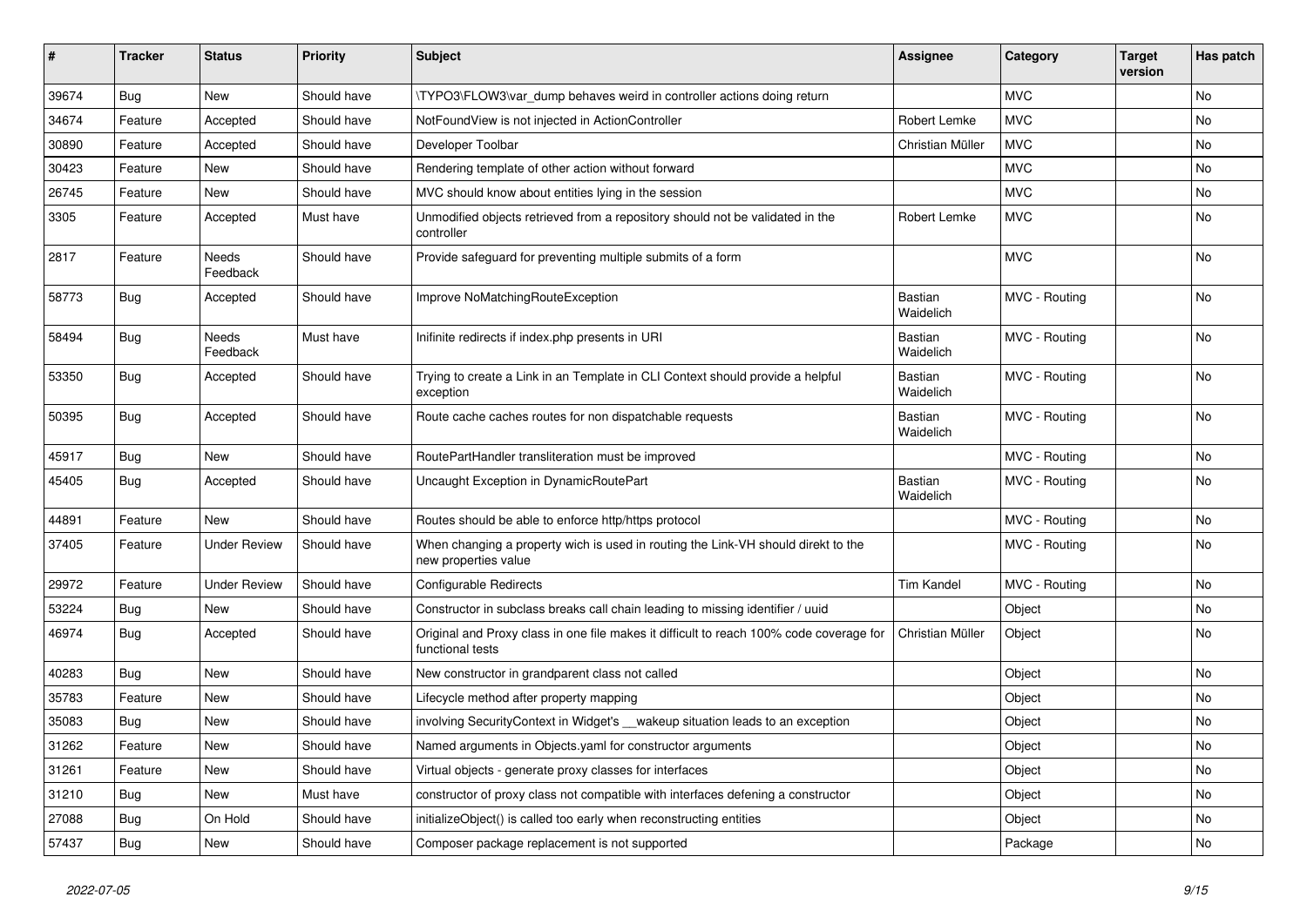| #     | <b>Tracker</b>   | <b>Status</b>       | <b>Priority</b> | <b>Subject</b>                                                                            | <b>Assignee</b>         | Category    | <b>Target</b><br>version | Has patch |
|-------|------------------|---------------------|-----------------|-------------------------------------------------------------------------------------------|-------------------------|-------------|--------------------------|-----------|
| 54458 | Bug              | New                 | Should have     | Missing Version Number in packages                                                        |                         | Package     |                          | No        |
| 53620 | Bug              | New                 | Should have     | Move Classes/TYPO3/Flow/Composer to own Package                                           |                         | Package     |                          | No        |
| 50262 | Feature          | New                 | Could have      | Add Keywords to composer Json                                                             |                         | Package     |                          | No        |
| 41900 | Feature          | Accepted            | Should have     | Check for duplicate PSR-0 autoload namespaces                                             | Christian Jul<br>Jensen | Package     |                          | No        |
| 41832 | Task             | <b>New</b>          | Should have     | Improve error handling for incompatible packages                                          | Christian Jul<br>Jensen | Package     |                          | No        |
| 41414 | Task             | Needs<br>Feedback   | Should have     | Check packageKey naming / file structure below Packages/Vendor                            |                         | Package     |                          | No        |
| 59672 | Feature          | <b>Under Review</b> | Should have     | Add support for Doctrine 2.5 embeddables                                                  | Alexander Berl          | Persistence |                          | <b>No</b> |
| 59442 | <b>Bug</b>       | <b>Under Review</b> | Should have     | Composite primary keys including foreign entity don't work                                |                         | Persistence |                          | No        |
| 59366 | Bug              | <b>Under Review</b> | Should have     | fix* lifecycle callbacks should not be registered for unproxied entities                  |                         | Persistence |                          | No        |
| 59322 | <b>Bug</b>       | New                 | Should have     | Mssing field exception should show missing migrations as well                             |                         | Persistence |                          | No        |
| 56602 | Major<br>Feature | New                 | Should have     | Handling Of Multi Identity Entities                                                       |                         | Persistence |                          | No        |
| 56573 | <b>Bug</b>       | New                 | Should have     | Converting by Flow\Identity                                                               |                         | Persistence |                          | <b>No</b> |
| 55953 | Task             | New                 | Could have      | Repair and streamline ValueObject support                                                 |                         | Persistence |                          | No        |
| 55793 | Feature          | <b>Under Review</b> | Could have      | Add Support for groupBy                                                                   | Kerstin<br>Huppenbauer  | Persistence |                          | No        |
| 52014 | Bug              | New                 | Should have     | Migration makes fields NOT NULL even though not true                                      |                         | Persistence |                          | No        |
| 51188 | <b>Bug</b>       | New                 | Should have     | Doctrine does not respect AOP-injected properties                                         |                         | Persistence |                          | No        |
| 49050 | Feature          | New                 | Should have     | Allow Subqueries in QueryInterface                                                        |                         | Persistence |                          | No        |
| 47951 | Feature          | New                 | Should have     | Warn if persistence stack is not empty at the end of a get-request                        |                         | Persistence |                          | No        |
| 46010 | <b>Bug</b>       | New                 | Should have     | Generating a DiscriminatorMap with base class in different namespace does not work        |                         | Persistence |                          | No        |
| 46009 | Task             | New                 | Should have     | Improve error message for missing class in Flow annotation driver                         |                         | Persistence |                          | No        |
| 45640 | <b>Bug</b>       | New                 | Could have      | Every relation is set to cascade=all if the related entity is no aggregate root           |                         | Persistence |                          | No        |
| 44396 | Task             | Accepted            | Should have     | Move Doctrine ORM integration onto own namespace                                          | Karsten<br>Dambekalns   | Persistence |                          | No        |
| 44375 | Task             | Accepted            | Should have     | Make all persistence reads go through repositories                                        | Karsten<br>Dambekalns   | Persistence |                          | No        |
| 44244 | <b>Bug</b>       | New                 | Should have     | defaultOrderings aren't applied on related objects                                        |                         | Persistence |                          | No        |
| 43993 | Task             | New                 | Should have     | Warn when no migrations are found at all during doctrine: migrate                         |                         | Persistence |                          | No        |
| 43967 | <b>Bug</b>       | New                 | Should have     | Error in evaluating orphanRemoval in Flow Annotation driver                               |                         | Persistence |                          | No        |
| 43192 | <b>Bug</b>       | Accepted            | Should have     | findByIdentifier() for non-persisted objects not working for custom identifier properties | Karsten<br>Dambekalns   | Persistence |                          | No        |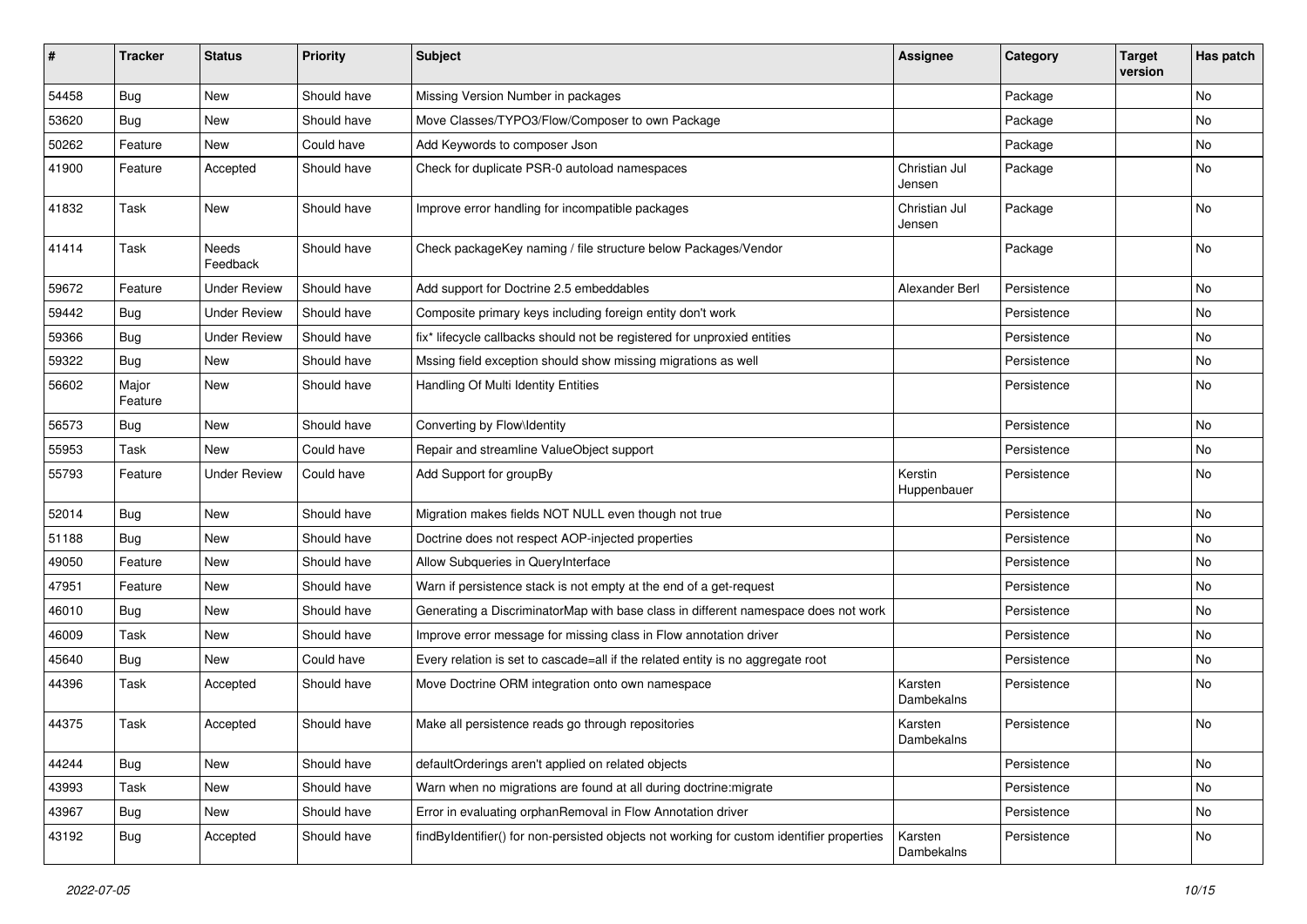| ∦     | <b>Tracker</b> | <b>Status</b>       | <b>Priority</b> | <b>Subject</b>                                                                                | Assignee              | Category    | <b>Target</b><br>version | Has patch |
|-------|----------------|---------------------|-----------------|-----------------------------------------------------------------------------------------------|-----------------------|-------------|--------------------------|-----------|
| 41807 | Task           | <b>Under Review</b> | Should have     | Initialize the eventmanager in the EntityManagerInterface                                     |                       | Persistence |                          | No        |
| 41420 | Feature        | New                 | Should have     | Support entity versioning                                                                     |                       | Persistence |                          | No        |
| 37372 | Feature        | Accepted            | Should have     | Inheritance in ORM should be configured automatically                                         | Karsten<br>Dambekalns | Persistence |                          | No        |
| 37354 | <b>Bug</b>     | Accepted            | Should have     | Do not apply generateValueHash() and generateUuid() if custom identifier is used              | Karsten<br>Dambekalns | Persistence |                          | No        |
| 37352 | <b>Bug</b>     | <b>Under Review</b> | Must have       | generateValueHash() should use getIdentifierByObject()                                        | Karsten<br>Dambekalns | Persistence |                          | No        |
| 36804 | Bug            | New                 | Should have     | Orphaned entities within aggregates are not removed                                           |                       | Persistence |                          | No        |
| 36715 | Feature        | Accepted            | Should have     | Make simultaneous use of multiple persistence backends possible                               | Karsten<br>Dambekalns | Persistence |                          | No        |
| 36495 | <b>Bug</b>     | New                 | Should have     | HTTP Response is sent before persistence preventing Exceptions to be displayed on<br>redirect |                       | Persistence |                          | No        |
| 34879 | Bug            | Accepted            | Must have       | Proxied object is not update()able                                                            | Karsten<br>Dambekalns | Persistence |                          | No        |
| 30933 | Feature        | Needs<br>Feedback   | Should have     | Check for unique constraints on add()                                                         | Karsten<br>Dambekalns | Persistence |                          | No        |
| 28136 | Feature        | New                 | Should have     | HTTP Semantics for Transactions and more                                                      |                       | Persistence |                          | No        |
| 28016 | <b>Bug</b>     | Needs<br>Feedback   | Should have     | Cascade remove of cleared ArrayCollection                                                     | Karsten<br>Dambekalns | Persistence |                          | No        |
| 13559 | Bug            | Accepted            | Should have     | ObjectSerializer failes with persistent objects within arrays                                 | Karsten<br>Dambekalns | Persistence |                          | No        |
| 59023 | <b>Bug</b>     | New                 | Should have     | BooleanConverter should not convert empty values to boolean                                   |                       | Property    |                          | No        |
| 56107 | Bug            | New                 | Should have     | Property mapping configuration only supports one wildcard at a time                           |                       | Property    |                          | No        |
| 49566 | <b>Bug</b>     | New                 | Should have     | NULL source values are not handled correctly                                                  | Adrian Föder          | Property    |                          | No        |
| 47273 | Feature        | New                 | Should have     | Support mapping properties with differing types for setter and property                       |                       | Property    |                          | No        |
| 37279 | Feature        | New                 | Should have     | <b>Request PropertyMapping</b>                                                                |                       | Property    |                          | No        |
| 34133 | Feature        | New                 | Could have      | RFC: Handle Semicolons in Path part of URIs as Scoped Path Parameters                         |                       | Property    |                          | No        |
| 61043 | Task           | New                 | Should have     | Rename ClassSchema to ModelSchema                                                             |                       | Reflection  |                          | No        |
| 53533 | <b>Bug</b>     | New                 | Should have     | Class reflection assumes reverse PSR-0, can lead to fail in autoloader                        |                       | Reflection  |                          | No        |
| 26765 | Feature        | Accepted            | Should have     | Support class schema features for every reflected class                                       | Karsten<br>Dambekalns | Reflection  |                          | No        |
| 57815 | Bug            | New                 | Should have     | Invalid resources are saved in the persistent resources folder                                |                       | Resource    |                          | No        |
| 51676 | Feature        | <b>Under Review</b> | Should have     | Support of symlinks for Resources                                                             |                       | Resource    |                          | No        |
| 47075 | Feature        | New                 | Should have     | Make Exception more meaningful                                                                |                       | Resource    |                          | No        |
| 45103 | Feature        | New                 | Should have     | Make static resource URI generation available outside of Fluid                                |                       | Resource    |                          | No        |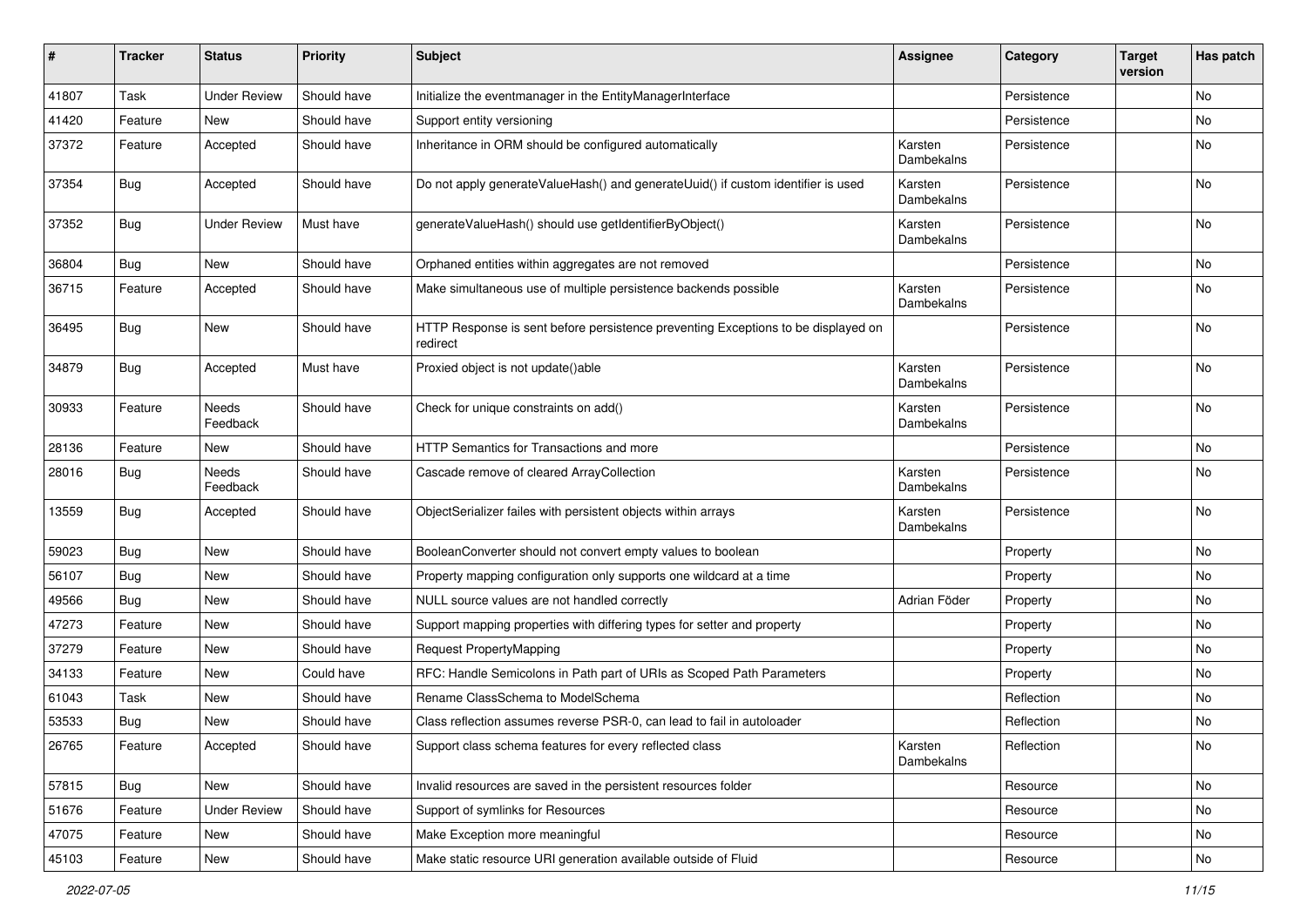| #     | <b>Tracker</b> | <b>Status</b>            | <b>Priority</b> | <b>Subject</b>                                                                                                       | <b>Assignee</b>             | Category | <b>Target</b><br>version | Has patch |
|-------|----------------|--------------------------|-----------------|----------------------------------------------------------------------------------------------------------------------|-----------------------------|----------|--------------------------|-----------|
| 42888 | Bug            | Needs<br>Feedback        | Should have     | ResourceManager chokes on non existing files                                                                         |                             | Resource |                          | No        |
| 41496 | Bug            | New                      | Must have       | Upload identical Resources, deleting fails                                                                           |                             | Resource |                          | No        |
| 39253 | Feature        | Accepted                 | Should have     | Remove mirroring mode option and code                                                                                | Karsten<br>Dambekalns       | Resource |                          | No        |
| 36800 | Task           | Accepted                 | Should have     | Streamline Resource object API                                                                                       | Robert Lemke                | Resource |                          | No        |
| 33937 | Feature        | Accepted                 | Should have     | Convenience method to resolve public "resource://" paths                                                             | Karsten<br>Dambekalns       | Resource |                          | No        |
| 33587 | Feature        | <b>New</b>               | Should have     | Automatically remove unused Resources                                                                                |                             | Resource |                          | <b>No</b> |
| 27721 | Bug            | <b>Needs</b><br>Feedback | Should have     | Permissions of uploaded resources not correct                                                                        | Karsten<br>Dambekalns       | Resource |                          | <b>No</b> |
| 58852 | <b>Bug</b>     | New                      | Should have     | TYPO3\Flow\Security\Exception\AccessDeniedException should clarify which action<br>fails to execute                  |                             | Security |                          | No        |
| 57541 | Bug            | Under Review             | Must have       | Content Security: operands work intrinsically differently in Rewrite and Manual check                                |                             | Security |                          | <b>No</b> |
| 54589 | Bug            | New                      | Should have     | Role parent is not removed from roles MM table                                                                       |                             | Security |                          | No        |
| 54146 | Bug            | New                      | Should have     | Different sorting of arguments in ACL Patterns doesnt work                                                           | Christian Müller            | Security |                          | No        |
| 53177 | Feature        | New                      | Should have     | entity resource policy value support for `this`                                                                      |                             | Security |                          | No        |
| 49780 | Bug            | <b>New</b>               | Should have     | Roles are not synchronized                                                                                           |                             | Security |                          | No        |
| 49373 | Bug            | New                      | Must have       | Methods policy with key "Controllers" is ignored                                                                     |                             | Security |                          | No        |
| 48167 | Feature        | Accepted                 | Should have     | Command line account and role browsing                                                                               | Adrian Föder                | Security |                          | <b>No</b> |
| 47859 | Task           | Accepted                 | Should have     | Logging: Do not log all decisions in \TYPO3\Flow\Security\Aspect\LoggingAspect                                       | Robert Lemke                | Security |                          | <b>No</b> |
| 47429 | Bug            | <b>New</b>               | Should have     | Global policy files no longer allowed                                                                                |                             | Security |                          | <b>No</b> |
| 46063 | Feature        | New                      | Should have     | Implement username password provider with "remember me" persistent cookie                                            | Christopher<br>Hlubek       | Security |                          | No        |
| 45611 | <b>Bug</b>     | <b>New</b>               | Could have      | Destruction of session after logout should be configurable                                                           |                             | Security |                          | <b>No</b> |
| 45253 | Task           | Accepted                 | Must have       | Throw exception in PointcutMethodNameFilter if given method's argument does not<br>match the actual method signature | Christian Müller            | Security |                          | <b>No</b> |
| 44563 | Feature        | New                      | Should have     | Logged in users via HTTP Basic always get re-authenticated                                                           |                             | Security |                          | No        |
| 44314 | Task           | Accepted                 | Must have       | slightly file permissions for /Configuration/* and /Data/Persistent/EncryptionKey                                    | Karsten<br>Dambekalns       | Security |                          | No        |
| 42606 | Bug            | <b>New</b>               | Must have       | Content Security with nested objects                                                                                 |                             | Security |                          | No        |
| 41029 | Bug            | Accepted                 | Should have     | Method security is also evaluating abstract classes                                                                  | Karsten<br>Dambekalns       | Security |                          | No        |
| 39910 | Feature        | Accepted                 | Should have     | Ability to query user based on roles                                                                                 |                             | Security |                          | No        |
| 38065 | Feature        | New                      | Must have       | Implement content security for DQL queries                                                                           | Andreas Förthner   Security |          |                          | No        |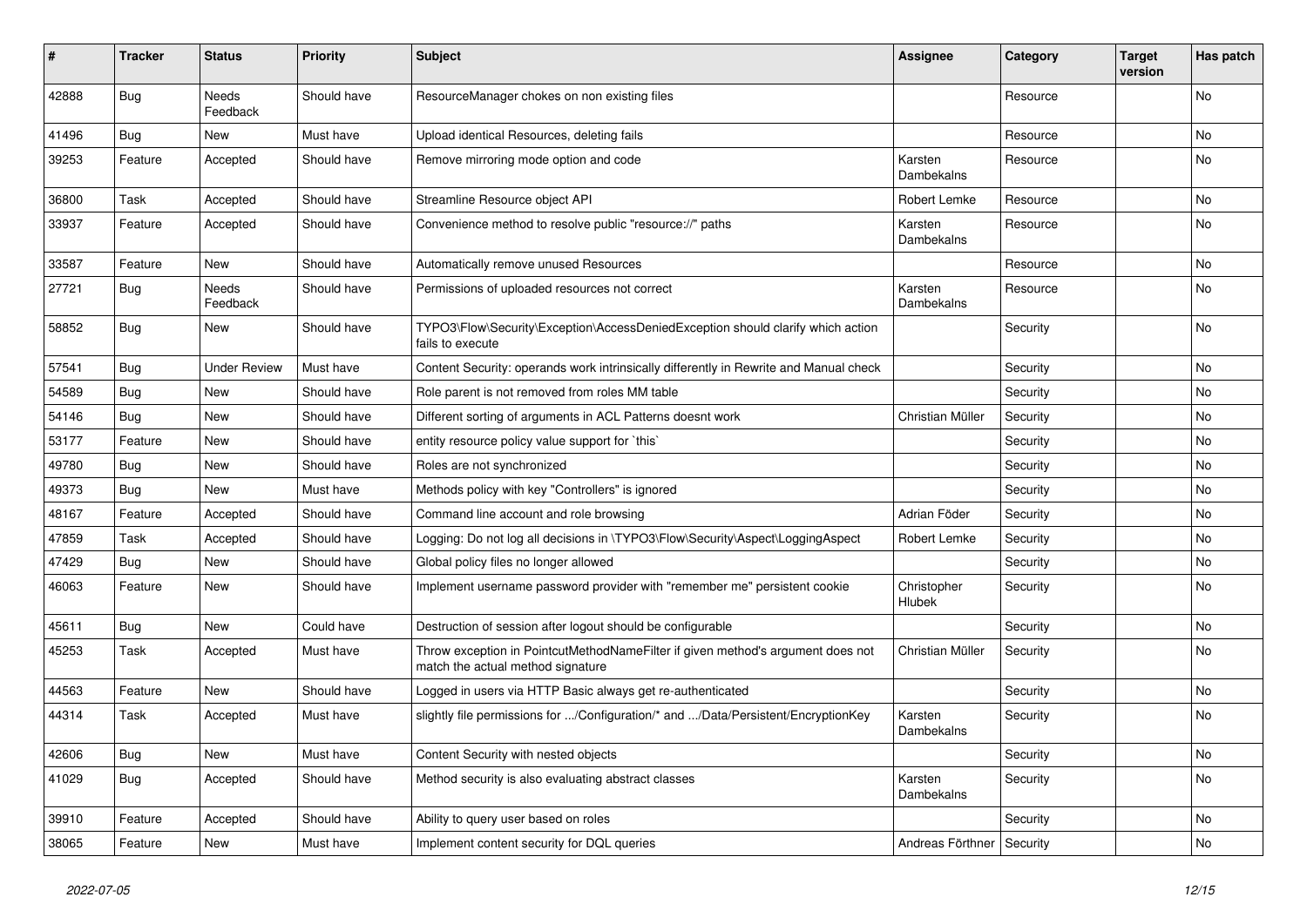| ∦     | <b>Tracker</b> | <b>Status</b>       | <b>Priority</b> | <b>Subject</b>                                                                                                               | <b>Assignee</b>  | Category   | <b>Target</b><br>version | Has patch |
|-------|----------------|---------------------|-----------------|------------------------------------------------------------------------------------------------------------------------------|------------------|------------|--------------------------|-----------|
| 37846 | Feature        | New                 | Should have     | Should be able to declare more than one controllerObjectName per requestPatterns                                             |                  | Security   |                          | No        |
| 36508 | <b>Bug</b>     | New                 | Should have     | AuthenticationProvider Request Patterns                                                                                      |                  | Security   |                          | No        |
| 35720 | <b>Bug</b>     | New                 | Must have       | Access denied Exception for widget links to actions with a policy                                                            |                  | Security   |                          | No        |
| 34816 | Feature        | New                 | Should have     | Long text encryption                                                                                                         |                  | Security   |                          | No        |
| 33078 | <b>Bug</b>     | New                 | Should have     | No Redirect to Login                                                                                                         |                  | Security   |                          | No        |
| 33055 | Bug            | New                 | Must have       | AccessDeniedException instead of WebRedirect                                                                                 |                  | Security   |                          | <b>No</b> |
| 32869 | <b>Bug</b>     | New                 | Must have       | Security config tokenClass doesnt throw exception if not found the class                                                     |                  | Security   |                          | No        |
| 32105 | <b>Bug</b>     | New                 | Must have       | IgnoreValidation ignored if ACL is set for this controller action                                                            |                  | Security   |                          | No        |
| 28319 | Bug            | Needs<br>Feedback   | Should have     | Access denied will be logged at the wrong location in nested calls                                                           |                  | Security   |                          | No        |
| 28052 | Feature        | On Hold             | Should have     | Possibility to enable or disable accounts                                                                                    | Julian Kleinhans | Security   |                          | No        |
| 55937 | <b>Bug</b>     | <b>New</b>          | Must have       | FlashMessage queue is lost                                                                                                   |                  | Session    |                          | No        |
| 46210 | <b>Bug</b>     | Needs<br>Feedback   | Should have     | securityContext->getParty() in the initializeObject() method of a session-Scope object<br>throws exception on second request |                  | Session    |                          | No        |
| 46097 | <b>Bug</b>     | New                 | Must have       | Logged in user gets session of an other logged in user                                                                       | Robert Lemke     | Session    |                          | No        |
| 40418 | Feature        | Needs<br>Feedback   | Could have      | Add an option to flow3:cache:flush thats keeps user sessions active                                                          |                  | Session    |                          | <b>No</b> |
| 37227 | <b>Bug</b>     | On Hold             | Must have       | securityContext->getParty is not available in widget context                                                                 |                  | Session    |                          | <b>No</b> |
| 48409 | Feature        | New                 | Could have      | Introduce new Annotation "Slot" for wiring signal and slots                                                                  |                  | SignalSlot |                          | No        |
| 62740 | Bug            | New                 | Should have     | Add check on literal in TypeHandlingUtility::isCollectionType                                                                |                  | Utility    |                          | No        |
| 52185 | <b>Bug</b>     | New                 | Could have      | PositionalArraySorter should detect recursive dependencies                                                                   |                  | Utility    |                          | No        |
| 32985 | Feature        | New                 | Should have     | Implement Processing Rules when merging numerically-indexed arrays                                                           |                  | Utility    |                          | <b>No</b> |
| 57450 | <b>Bug</b>     | New                 | Should have     | International E-Mail addresses (umlauts, etc.) are not validated correctly                                                   |                  | Validation |                          | No        |
| 50901 | Feature        | New                 | Should have     | @IgnoreValidation also for class fields                                                                                      |                  | Validation |                          | No        |
| 47456 | Feature        | New                 | Should have     | ManyToOne and OneToOne Relations of Objects passed as Action Argument are<br>loaded automatically                            |                  | Validation |                          | No        |
| 47191 | Feature        | <b>Under Review</b> | Should have     | Make (property) Validators aware of parent class and the property they belong to                                             |                  | Validation |                          | No        |
| 46011 | Task           | New                 | Should have     | Validate annotation with missing type should throw useful error                                                              |                  | Validation |                          | No        |
| 45409 | Feature        | New                 | Should have     | Support validation of abstract nested properties                                                                             |                  | Validation |                          | No.       |
| 44738 | Feature        | New                 | Must have       | Re-Validation of argument's custom validators                                                                                |                  | Validation |                          | No        |
| 39788 | Feature        | New                 | Could have      | RFC: Repository based NotExistsValidator                                                                                     |                  | Validation |                          | No        |
| 38980 | Bug            | New                 | Must have       | ActionController: behavior of required arguments is not consistent                                                           |                  | Validation |                          | No        |
| 37564 | Bug            | New                 | Should have     | Validation of Parent Object containing properties of type ManyToOne and<br>ManyToMany to same Target                         |                  | Validation |                          | No        |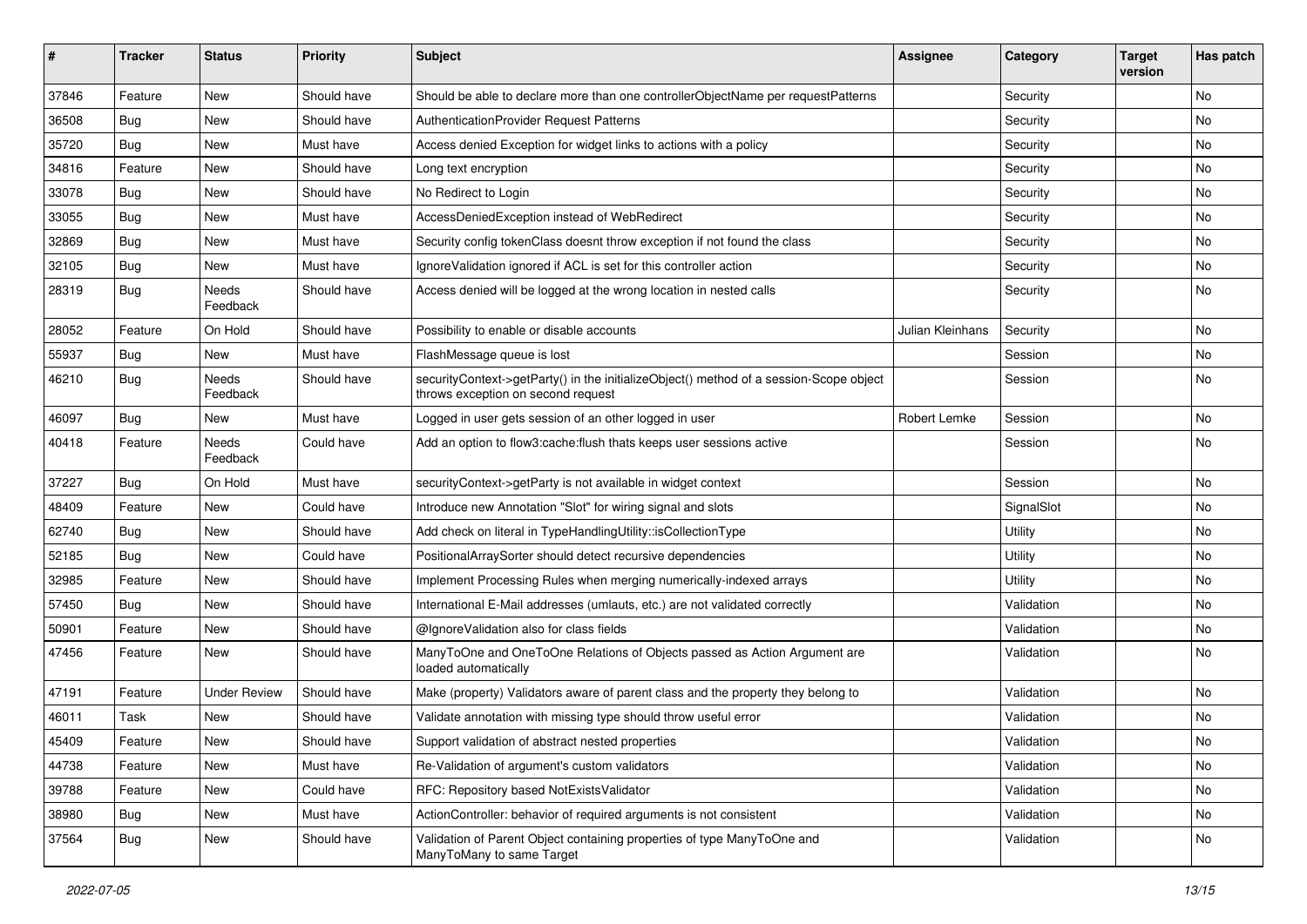| #     | Tracker    | <b>Status</b>            | <b>Priority</b> | <b>Subject</b>                                                                                     | <b>Assignee</b>        | Category        | <b>Target</b><br>version | Has patch |
|-------|------------|--------------------------|-----------------|----------------------------------------------------------------------------------------------------|------------------------|-----------------|--------------------------|-----------|
| 37316 | <b>Bug</b> | <b>New</b>               | Should have     | Use findBestMatchingLocale instead of getDefaultLocale?                                            |                        | Validation      |                          | No        |
| 37302 | Bug        | Needs<br>Feedback        | Should have     | NumberValidator                                                                                    | Carsten Bleicker       | Validation      |                          | No        |
| 35781 | Feature    | <b>New</b>               | Should have     | Model validation                                                                                   |                        | Validation      |                          | No        |
| 31500 | <b>Bug</b> | <b>Under Review</b>      | Must have       | Argument validation for CLI requests is not done                                                   | Karsten<br>Dambekalns  | Validation      |                          | <b>No</b> |
| 28399 | Feature    | <b>Needs</b><br>Feedback | Should have     | Validation message and code should be configurable for bundled validators                          |                        | Validation      |                          | <b>No</b> |
| 52280 | Task       | <b>Under Review</b>      | Should have     | Throw Exception if there is an array in PSR-0 autoload                                             |                        |                 |                          | Yes       |
| 51972 | Bug        | <b>New</b>               | Should have     | Joins for every deep property constraint make cartesian selection                                  | Adrian Föder           |                 |                          | Yes       |
| 51811 | <b>Bug</b> | <b>New</b>               | Should have     | Improve session handle when the authenticated account is removed from persitance                   | Dominique Feyer        |                 |                          | Yes       |
| 53262 | Bug        | <b>New</b>               | Should have     | FileBakend have some race condition                                                                | Dominique Feyer        | Cache           |                          | Yes       |
| 54181 | <b>Bug</b> | New                      | Could have      | Use date_default_timezone_get() instead of ini_get('date.timezone')                                |                        | Core            |                          | Yes       |
| 40555 | Feature    | Accepted                 | Must have       | Missing command arguments parameter in Core\Booting\Scripts::executeCommand()                      | Karsten<br>Dambekalns  | Core            |                          | Yes       |
| 37292 | <b>Bug</b> | <b>Under Review</b>      | Should have     | PropertyMappingConfiguration::mapUnknownProperties is not passed down to<br>Subconfiguration       | Sebastian<br>Kurfuerst | Property        |                          | Yes       |
| 34134 | Bug        | <b>Needs</b><br>Feedback | Should have     | PropertyMapper throws unnecessary exception                                                        | Christian Müller       | Property        |                          | Yes       |
| 32106 | Feature    | Accepted                 | Should have     | Support for Object source in PropertyMapper                                                        |                        | Property        |                          | Yes       |
| 50115 | Feature    | <b>Under Review</b>      | Must have       | During the policy loading, we need to take care if class exist                                     | Dominique Feyer        | Security        |                          | Yes       |
| 32425 | Bug        | Accepted                 | Must have       | IpAddressRange methods not completly implemented                                                   | Karsten<br>Dambekalns  | Security        |                          | Yes       |
| 44148 | Bug        | <b>New</b>               | Should have     | Documentation for executeCommand() needs clarification                                             |                        |                 | 2.0.1                    | <b>No</b> |
| 42465 | Task       | <b>New</b>               | Should have     | Document i18n settings                                                                             |                        | Documentation - | 2.0.1                    | <b>No</b> |
| 40854 | Task       | New                      | Must have       | Update security documentation (authentication in 1.2)                                              |                        | Documentation - | 2.0.1                    | No        |
| 32707 | <b>Bug</b> | Accepted                 | Must have       | <b>Bad Bad FileBackend</b>                                                                         | Karsten<br>Dambekalns  | Cache           | 2.0.1                    | <b>No</b> |
| 45041 | Bug        | <b>New</b>               | Must have       | Set file permissions doesnt work                                                                   |                        | Command         | 2.0.1                    | No        |
| 51809 | <b>Bug</b> | <b>Under Review</b>      | Must have       | Commit "[BUGFIX] Published resources don't support symlinks" produces an fatal<br>error on Windows | Adrian Föder           | Core            | 2.0.1                    | No        |
| 47487 | Bug        | <b>New</b>               | Should have     | Functional test classes in package without classes are not compiled                                |                        | Core            | 2.0.1                    | No        |
| 46425 | Task       | <b>Under Review</b>      | Should have     | DI proxy classes use raw reflection instead of RelfectionService                                   | Christian Müller       | Core            | 2.0.1                    | No        |
| 43541 | <b>Bug</b> | <b>New</b>               | Should have     | Incomplete classes path detection for PSR-0                                                        |                        | Core            | 2.0.1                    | No        |
| 39096 | <b>Bug</b> | <b>New</b>               | Should have     | Unnecessary compile invoked in non production context?                                             |                        | Core            | 2.0.1                    | No        |